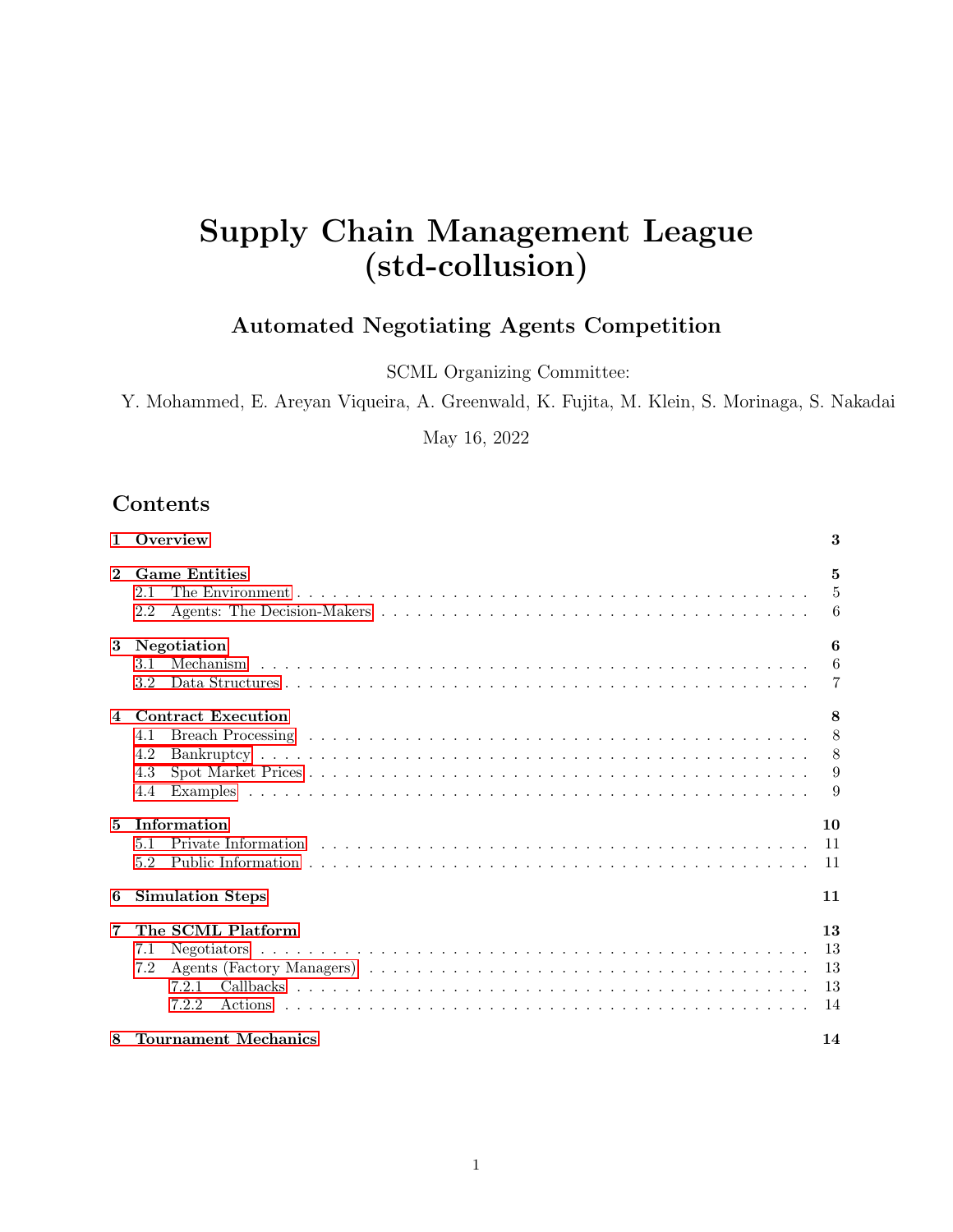CONTENTS

|  | <b>NEC-AIST</b><br>Al Cooperative<br>Research Laboratory |
|--|----------------------------------------------------------|
|--|----------------------------------------------------------|

 $\sum_{\mathbf{B} \in \mathcal{B}}$ BIRD INITIATIVE

|  | A Appendix | -15 |
|--|------------|-----|
|  |            |     |
|  |            |     |
|  |            |     |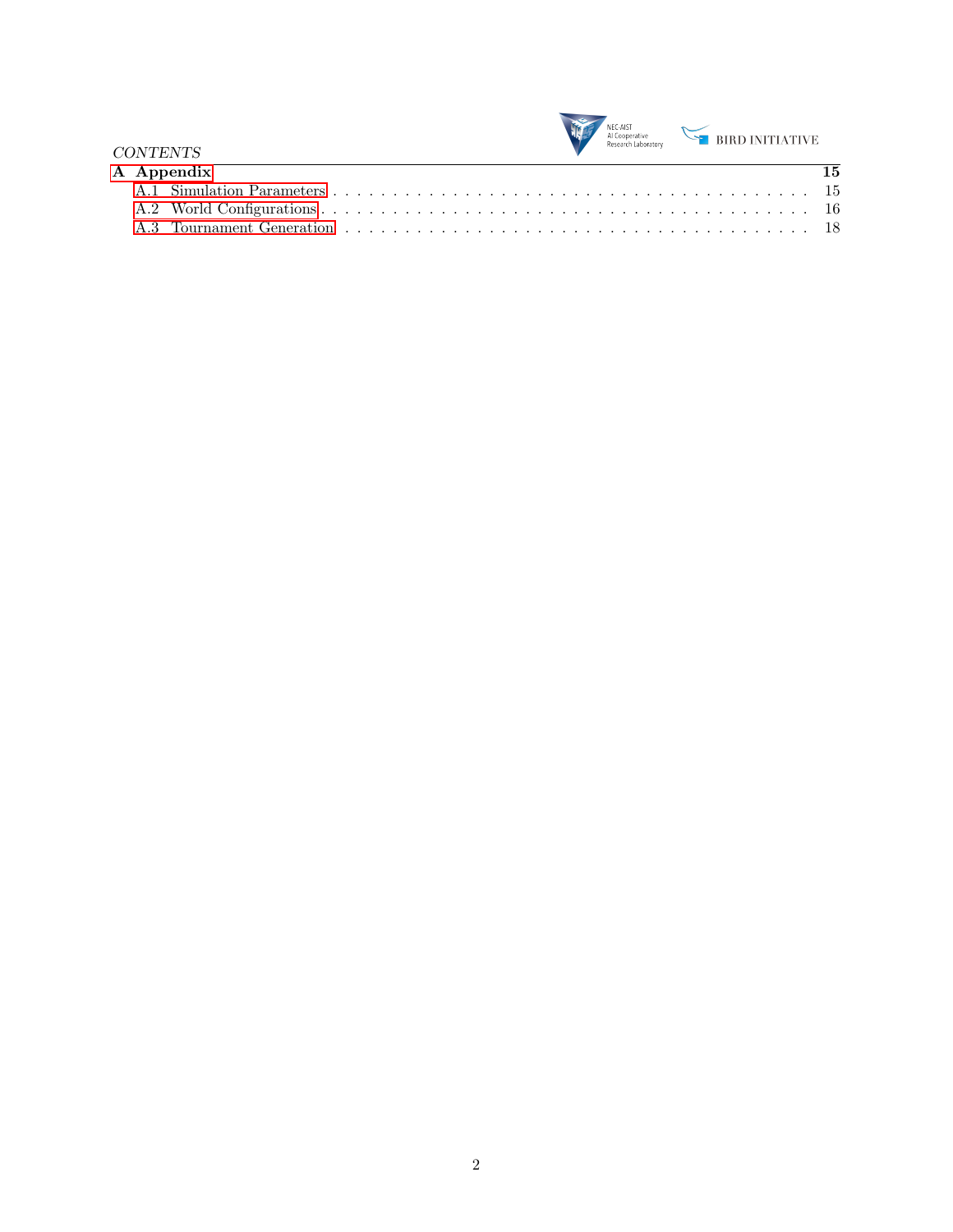

### <span id="page-2-0"></span>1 Overview

The SCM world simulates a supply chain consisting of multiple factories that buy and sell products from one another. The factories are represented by autonomous agents that act as factory managers. Each agent decides which other agents to buy and sell from, and then negotiates with them. Their goal is to turn a profit, and the agent with the highest profit (averaged over multiple simulations) wins.

The simulation proceeds in discrete time steps, which we refer to as days. During each day, multiple simultaneous negotiations transpire, and outputs are manufactured from inputs. The game is intended to further research on agent negotiation; as such the design emphasizes negotiation and de-emphasizes operations (e.g., scheduling).

Factories Factories in the SCM world convert products into other products by running manufacturing processes on their production lines. All processes take one day to complete. Factories store the inputs and outputs of manufacturing processes in their **inventories**, and their funds in their **accounts**.

Each factory has multiple production lines, each of which is assigned a profile specifying the cost at which it can execute the various manufacturing processes. In general, these costs can vary from factory to factory, may vary from line to line. In SCML2021, however, each factory will have a set of identical production lines, each of which can run only a single manufacturing process (i.e., all other processes will have infinite cost).

Factory costs are private information: i.e., no factory knows any other factory's costs.

**Production Graph** The **production graph** is assumed to be directed and acyclic, with products and manufacturing processes as its nodes. An edge from a product to a process node indicates that this product is an input to this process. An edge from a process to a product node indicates that this product is an output of this process. (Note that there are no edges between product or between process nodes.)

Figure [1](#page-2-1) depicts a sample production graph for SCML2021. Observe that it is a **chain**. Because each factory can run only one manufacturing process in SCML2021, each can likewise be assigned to only one production level, corresponding to their particular process assignment.

<span id="page-2-1"></span>

Figure 1: A sample production graph, with manufacturing processes  $m$  and products  $p$ . Numbers (denoted by n) on edges indicate the quantity consumed or produced by the corresponding manufacturing process.

Agents and Negotiation The agents in the SCM world function as factory managers. In addition to managing production, they negotiate with other agents to reach agreements to buy and sell products, which they can then sign as contracts. Such agreements are generated via bilateral negotiations using a variant of the alternating offers protocol typically used in ANAC competitions [\[1,](#page-18-0) [2\]](#page-19-0). Each offer specifies a buyer, a seller, a product, a quantity, a delivery time, and a unit price. The sequences of offers and counteroffers in a negotiation are private to the negotiating parties.

In SCML2021, agents negotiations are restricted such that they can only negotiate to buy inputs required for their own production, and to sell outputs produced by their own factory. No other negotiations are allowed; in particular, there are no "middle men" in the SCML2021 world.

The SCM world does not endow agents with utility functions. On the contrary, all utility functions are endogenous, meaning they are engendered by the simulation dynamics and agents' interactions with other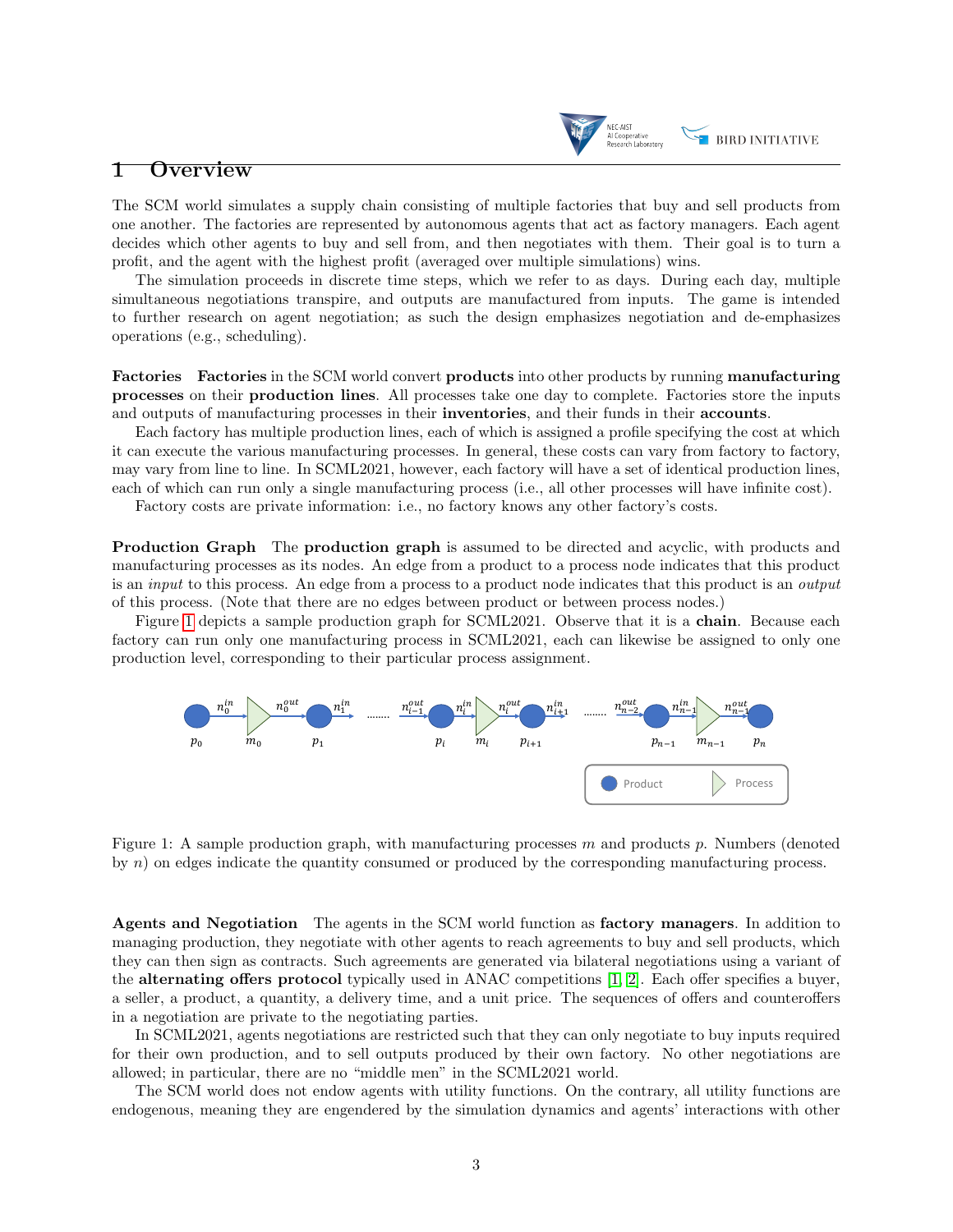

agents. Endogenous utility functions are a distinguishing feature of SCML. It is an agent's job to assign utilities to potential contracts, given its unique production capabilities, and then to negotiate with other agents to secure those which are most favorable to them.

In SCML2021, agents consuming the raw material will be endowed with exogenous buy contracts but no exogenous sell contracts, while agents producing the finished product will be endowed with exogenous sell contracts but no exogenous buy contracts. No other agents will be endowed with any exogenous contracts. By design, no agent can turn a profit without negotiating successfully, since no agent is endowed with both exogenous buy and exogenous sell contracts.

Breach Processing When a contract comes due, the simulator tries to execute it (i.e., move products from the seller's inventory to the buyer's, and move money from the buyer's account to the seller's). If this execution fails, either because of insufficient funds on the part of the buyer, insufficient products on the part of the seller, a breach of contract occurs. Figure [2\(a\)](#page-4-2) depicts these two possible breach conditions. In both cases, the contract is executed to the extent possible, and the agent in breach of contract is penalized and reported to the breach list. (See Section [4.1](#page-7-1) for details.)

Bankruptcy Processing If an agent is unable to meet its financial obligations, it is declared bankrupt. The assets of bankrupt agents are liquidated, and their factories are closed (no further production can transpire). They can no longer participate in negotiations. The simulator takes over their outstanding contracts, and fulfills them to the extent possible. (See Section [4.2](#page-7-2) for details.)

Spot Market The SCM world also simulates a spot market. Generally speaking, the spot market exists so that agents who would otherwise be in breach of contract for insufficient products (funds) can instead buy (sell) as necessary on the spot market at buy (sell) prices, which are always above (below) trading prices an average over the historic prices at which products are traded. In SCML2021 specifically, sellers with insufficient products are forced to buy on the spot market, while buyers with insufficient funds are declared bankrupt immediately, in which case the simulator uses the spot market for liquidating the inventory of bankrupt agents. (See Section [4.3](#page-8-0) for details.)

Bulletin Board The SCM world contains a world-readable bulletin board (see Figure [2\(b\)\)](#page-4-3) that conveys both static and dynamic information about the game and all factories over the course of the simulation. The static information includes the simulator settings (e.g., number of simulated days), and product information, namely a list of the consumers and producers of all products (i.e., all factory's positions in the production graph), and catalog prices, one per product, which is a nominal price that represents the starting point of trading prices, and can also be used by agents to guide negotiations. The dynamic information includes a breach list, where breaches of contract are reported; and a financial news section, which is updated only periodically (except in the case of bankruptcy), that reports the financial standing of all factories.

Note that trading prices are not known to the agents. They are maintained by the simulator for use in breach and bankruptcy processing, and for valuing inventory at the end of a game.

The Simulation Each simulation of the SCM world runs for multiple (say, 1000) days. Before the first day, each agent is assigned a *private* manufacturing profile. In addition, the bulletin board is populated with the production graph information and catalog prices, an initial balance is deposited into each agent's account, and agents are endowed with exogenous contracts. Then, during each day:

- 1. Agents can engage in multiple (say, 100) rounds of negotiations with their negotiating partners. They can also read the bulletin board, and request negotiations with other agents (for the next day).
- 2. All contracts that have come due are executed: i.e., products are moved from the seller's inventory to the buyer's, and money is moved from the buyer's account to the seller's.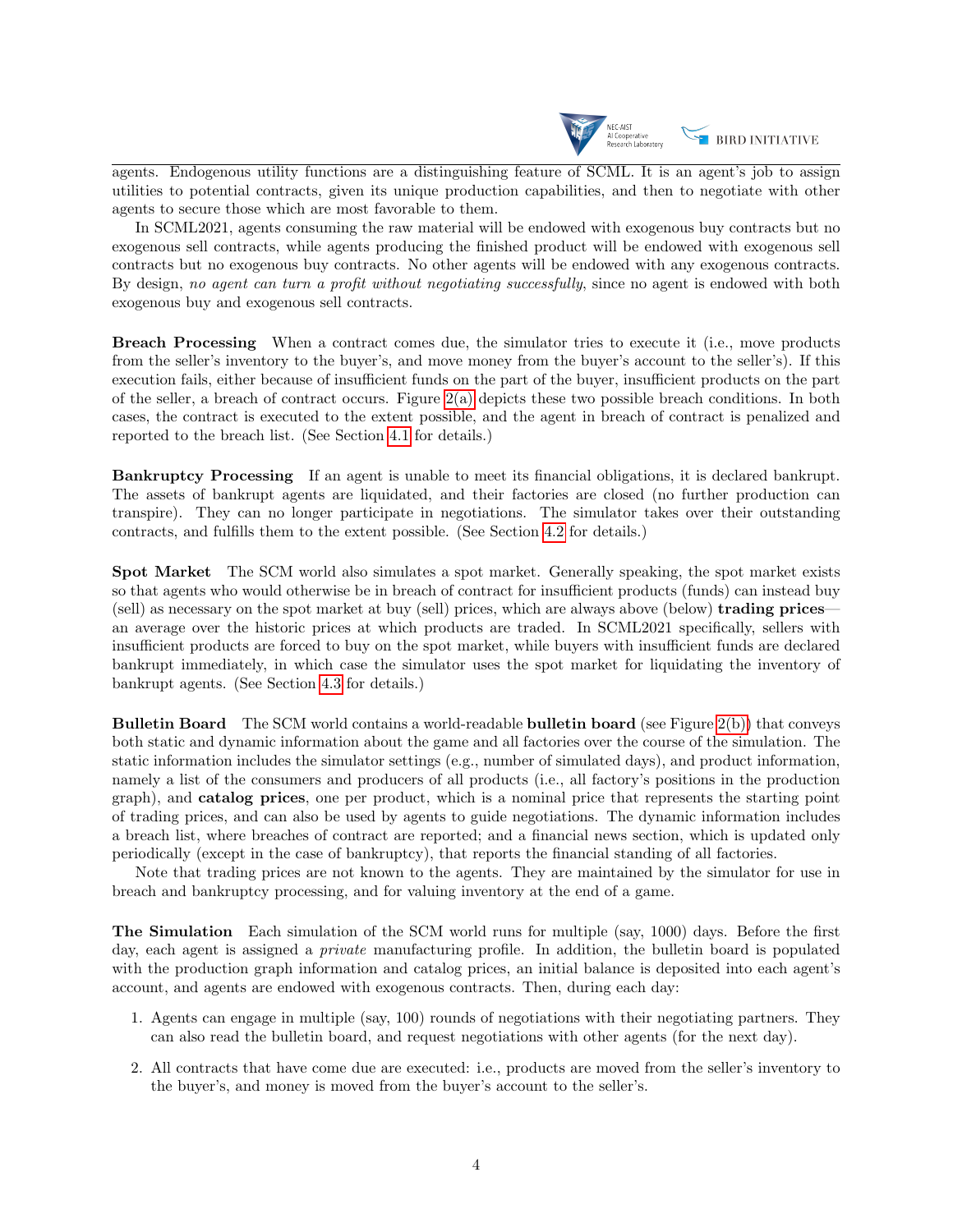<span id="page-4-2"></span>

(a) The two potential breach conditions: insufficient funds and insufficient products.

<span id="page-4-3"></span>(b) The bulletin board includes Simulator Settings, Product Information, Financial Reports, and the Breach List.

Figure 2: Breach conditions and the bulletin board.

3. The manufacturing processes on all lines in all factories are run: i.e., inputs are removed from inventory, outputs are stored in inventory, and production costs are subtracted from the factories' accounts.

## <span id="page-4-0"></span>2 Game Entities

In this section, we describe the components of the SCM world—the environment and the agents. By the environment, we mean the manufacturing structure—what can be manufactured and how. By the agents, we mean autonomous entities that make decisions about what to buy, what to sell, what to manufacture, and when to engage in all of these activities.

### <span id="page-4-1"></span>2.1 The Environment

The manufacturing structure of an SCM world—what can be manufactured and how—is represented by a **production graph**. This graph comprises a set of products P and a set of manufacturing processes  $M$ . and specifies which inputs and processes are used to produce which outputs. The specific manufacturing structure varies randomly from simulation to simulation, but this structure is posted on the bulletin board at the start.

Although the SCM world supports directed acyclic graphs,<sup>[1](#page-4-4)</sup> the production graph used in SCML2021 is a chain, with but one raw material  $(p_0)$ , but one finished product  $(p_n)$ , and  $n-1$  intermediate products,  $p_1, \ldots, p_{n-1}$ . Correspondingly, there is a set M of manufacturing processes, starting at process  $m_0$  and ending at process  $m_{n-1}$ , with each intermediate process  $m_i$  for  $i \in \{0, \ldots, n-1\}$ , taking as input one unit of product  $p_i$ , and producing as output one unit of product  $p_{i+1}$ . Manufacturing processes consume their inputs at the beginning of the day on which they are executed, and produce their outputs at the end of this same day, making them available in the factory's inventory at the beginning of the next day.

In addition, there is a set of factories  $F$ , each of which is endowed with certain manufacturing capabilities. Specifically, each factory  $f \in F$  is characterized by a manufacturing **profile** that consists of a set of lines  $L_a$  together with a cost function  $C_a: L_a \times M \to \mathbb{Z}_{\infty}^+$ , which indicates the cost of running process  $m \in M$ on line  $l \in L_a$ . In SCML2021, each factory is capable of running only one process in the production graph: i.e., the cost of running any processes other than that one is infinite. Moreover, the cost of running that process does not vary across a factory's multiple lines—although it can vary across factories. In addition, production becomes more and more costly, on average, the closer a product comes to being finished.

<span id="page-4-4"></span><sup>1</sup>See <http://www.yasserm.com/scml/scml.pdf> (Chapter 1) for a detailed description of the space of manufacturing structures.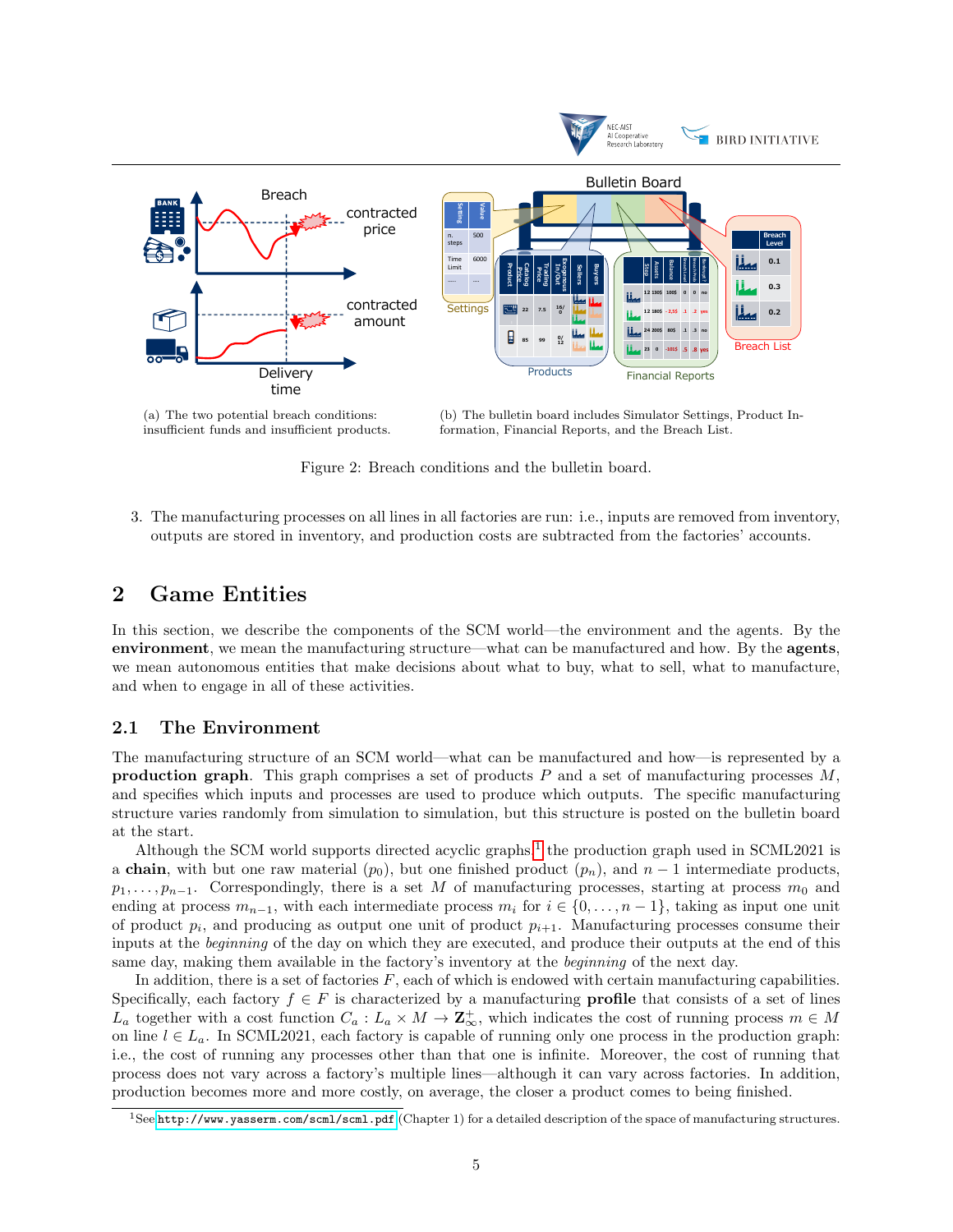

2.2 Agents: The Decision-Makers

There is also a **spot market** in the SCM world, which in SCML2021 is used only by the simulator during breach and bankruptcy processing (see Sections [4.1](#page-7-1) and [4.2\)](#page-7-2). The buy (sell) price on the spot market is always above (below) the **trading price**, by an amount determined by the *spot market global penalty* and an agent's personalized spot market penalty, depending on its reliance on the spot market (see Section [4.3\)](#page-8-0).

## <span id="page-5-0"></span>2.2 Agents: The Decision-Makers

Manufacture and trade in the SCM world are directed by autonomous, decision-making agents, who function as factory managers. As such, at the start of a simulation, each agent is assigned a factory to manage.[2](#page-5-3) The factory that the agent manages is announced publicly, but each factory's manufacturing profile is private information, known only to its factory manager. Throughout a simulation, an agent's state is described by the state of its factory (i.e., its scheduled jobs), its account balance, its inventory, a set of negotiated contracts, and a set of exogenous contracts. More specifically:

- **Factory state** A list of manufacturing jobs J scheduled for execution in the agent's factory ( $a \in F$ ). Each such job j ∈ J is a tuple  $(t_j, l_j, m_j)$  indicating that the manufacturing process  $m_i \in M$  should be initiated on line  $l_j \in L_a$  on day  $t_j \in \mathbf{Z}^+$ . This list is maintained by the agent.
- **Inventory**  $S: P \to \mathbb{Z}_0^+$  The current inventory of all products at the agent's factory a. This quantity is maintained by the simulator.
- **Balance**  $B \in \mathcal{R}$  The account balance accumulated by the agent's factory a. This quantity is maintained by the simulator.
- **Negotiated contracts**  $C$  A list of contracts representing agreements with other agents. This list is updated by the simulator whenever two agents sign a contract.
- **Exogenous contracts**  $E$  A list of exogenous buy and exogenous sell contracts. Exogenous contracts are private information, revealed h days in advance of a contract's delivery date (where  $h \in \mathbb{Z}^+$  is the exogenous contracts horizon).

## <span id="page-5-1"></span>3 Negotiation

At a high-level, negotiating to reach an agreement, and then signing a contract, proceed as follows:

- 1. An agent contacts another, requesting a negotiation, and specifying the negotiation issues in an agenda.
- 2. If the request is accepted, negotiation proceeds via the alternating offers protocol (see Section [3.1\)](#page-5-2).
- 3. If the negotiation successfully reaches an agreement, the agents are given the opportunity to make the agreement binding, by signing a contract.

Either party can cancel a successfully negotiated agreement without penalty by refusing to sign it. Giving agents the opportunity to either sign or not sign contracts is similar to the CONFIRM message of [\[3\]](#page-19-1). To reduce the load on the system, every agent is assigned a negotiation quota, which is an upper bound on the number of negotiations it can request on any given day.

## <span id="page-5-2"></span>3.1 Mechanism

The negotiation mechanism adopted by SCML2021 [\[4\]](#page-19-2) is a variant of Rubinstein's alternating offers protocol [\[5\]](#page-19-3). It involves two agents, who take turns making offers for a finite number of rounds and/or seconds. One agent open the negotiation with an offer, after which the other agent takes one of the following actions:

<span id="page-5-3"></span><sup>&</sup>lt;sup>2</sup>In SCML2021, each agent will manage only one factory. In future years, agents may manage multiple factories.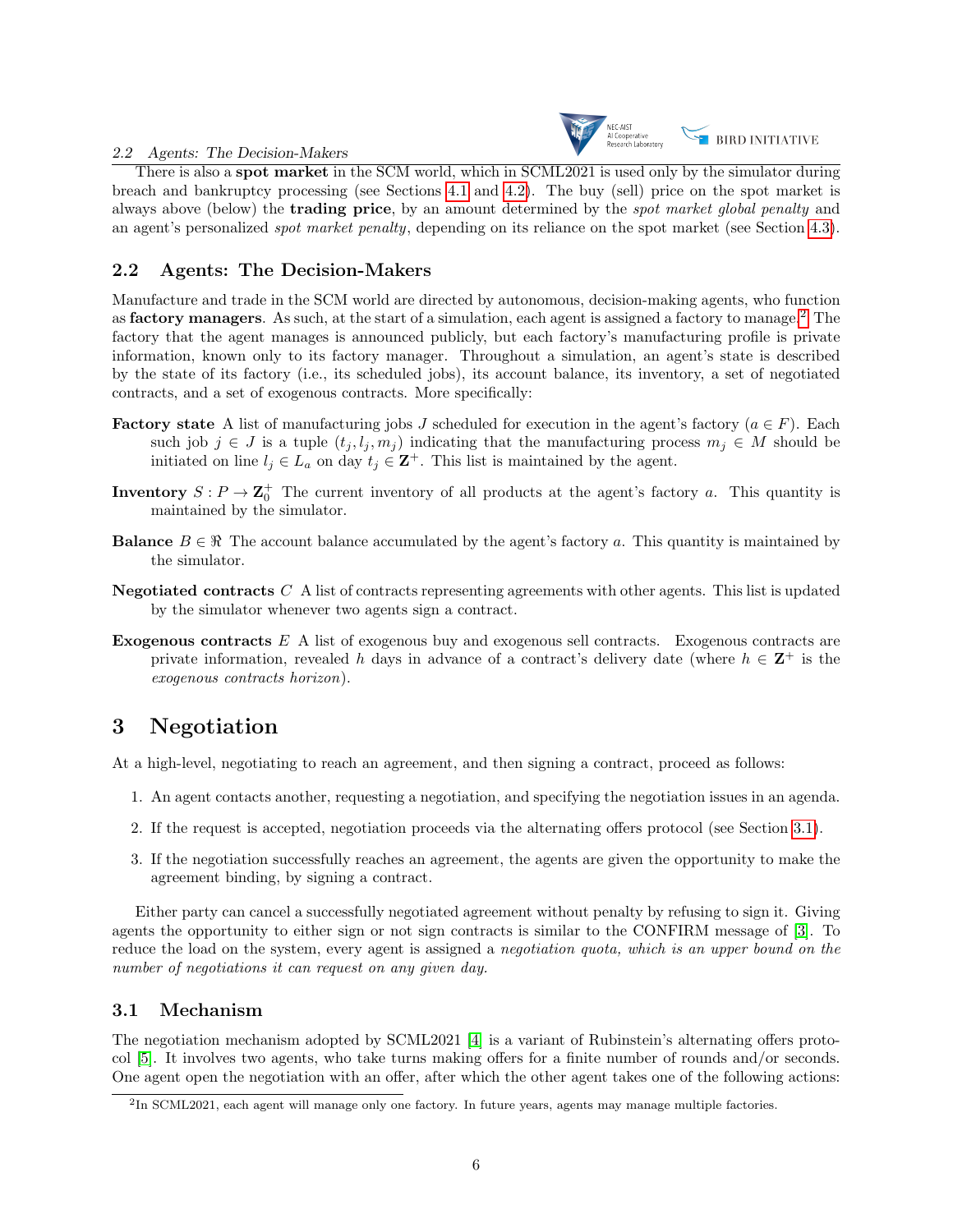3.2 Data Structures



- 1. Accepts the offer
- 2. Responds with a counteroffer, thus rejecting and overriding the previous offer
- 3. Walks away, thus declaring an end to the negotiation, without having reached an agreement

This process repeats until either an agreement or a deadline is reached. To reach an agreement, both parties must accept the offer. If no agreement is reached by the deadline, the negotiation fails.

A key difference between the variant of the protocol used in the SCM world and other implementations of the alternating offers protocol is that in the first round of negotiations in the SCM world, both agents are asked to propose, and then one of these proposals is chosen at random to be the initial offer. Consequently, agents do not know whether they were the first to propose or not. This trick was designed to prevent the protocol from degenerating into an ultimatum game [\[6\]](#page-19-4), which can happen in a simulation such as the SCM world, if the maximum number of rounds of negotiation is announced a priori. With this trick in place, however, the actual number of rounds can only ever be known up to a factor of  $\pm 1$ .

All negotiations in the SCM world must be completed within a fixed number of rounds (e.g., 100) and within a fixed amount of time (e.g., 2 minutes). Additionally, each agent has a fixed amount of time (e.g., 10 seconds) in which to respond to an offer or propose a new one.

Note that anything pertaining to negotiations between agents is private information. No other agents except those negotiating see any intermediate offers or responses, nor any final agreed-upon contracts.

### <span id="page-6-0"></span>3.2 Data Structures

An agent invites other agents to negotiate with it by sending it a negotiation request, with a negotiation agenda. When one agent responds positively to another's request, a negotiation ensues.

A negotiation agenda  $\nu$  is a tuple  $(k_{\nu}, a_{\nu}, p_{\nu}, u_{\nu}, q_{\nu}, t_{\nu})$ , where:

Kind  $k_{\nu} \in \{$ buy, sell} Indicates whether the agent is looking to buy or sell.

Agent  $a_{\nu} \in \mathcal{A}$  The agent requesting the negotiation.

**Product**  $p_{\nu} \in P$  The product.

Negotiation Issues The issues the agent wants to negotiate about, which can be any of the following:

Unit Price  $u_{\nu}$  The unit price range.

**Quantity**  $q_{\nu}$  The quantity range.

**Delivery Time**  $t_{\nu}$  The delivery time range.

The unit price, quantity, delivery time are ranges of integers specifying a range of negotiable values. A single value (rather than a range) is used to indicate a non-negotiable issue.

An offer *o* is a triple  $(u_o, q_o, t_o)$  consisting of a unit price  $u_o \in \mathbb{Z}^+$ , a quantity  $q_o \in \mathbb{Z}^+$ , and a delivery time  $t_o \in \mathbb{Z}^+$ . Note that the precise value of each issue must be precisely specified in an offer; offers cannot include any ranges.

A contract c is a tuple  $(s_c, b_c, p_c, o_c)$ , where

**Seller**  $s_c \in \mathcal{A}$  The seller agent.

**Buyer**  $b_c \in \mathcal{A}$  The buyer agent.

**Product**  $p_c \in P$  The product.

**Offer**  $o_c$  The agreed upon offer.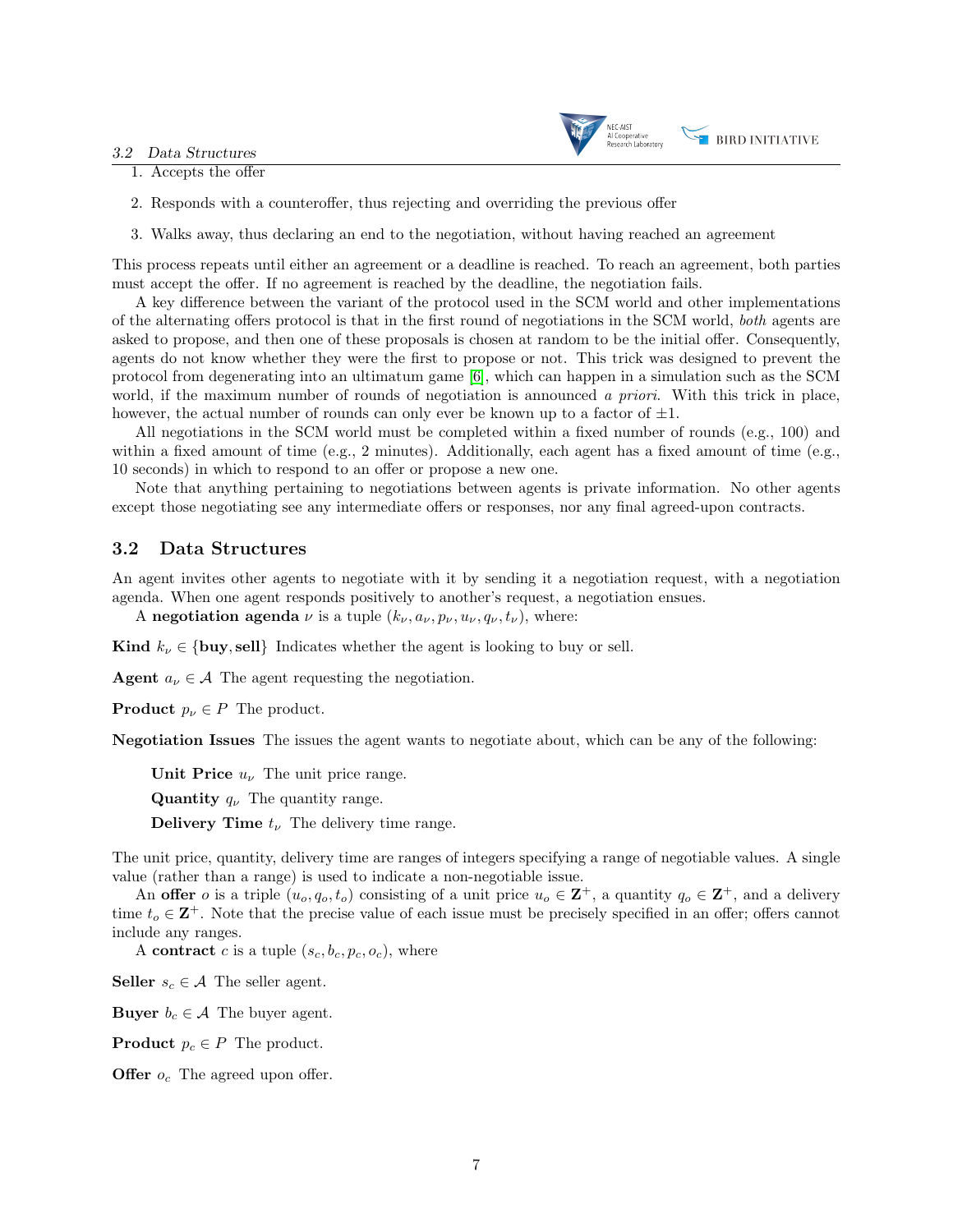

A contract also includes several bits indicating whether or not it has been signed, cancelled, or nullified. It is signed if both parties sign. It is cancelled if either party does not sign. It is nullified if either party goes bankrupt before it is executed. In case a contract has been signed, the signatories and the signing date are recorded. In case a contract has been cancelled or nullified, the relevant date is recorded.

An **agreement** is an unsigned contract which has not been cancelled or nullified. An **exogenous** contract (agreement) is a contract (agreement) in which one of the buyer or the seller is the simulator.

## <span id="page-7-0"></span>4 Contract Execution

When a contract becomes due, the simulator attempts to execute it. Successful execution involves transferring the agreed-upon quantity of products from the seller's inventory to the buyer's, and likewise transferring the agreed-upon value of the contract from the buyer's account to the seller's. In the event that a contract does not execute successfully, either because of insufficient funds or insufficient products, a breach occurs, and perhaps even a bankruptcy. In this section, we describe breach and bankruptcy processing.

### <span id="page-7-1"></span>4.1 Breach Processing

<span id="page-7-3"></span>Buyers can commit a breach for insufficient funds, while sellers can commit a breach for insufficient products. The game is designed so that breaching a contract should lead to a financial loss.

| Cause                                                                                                    | Criterion                           | Perpetrator | Breach Level                             |  |
|----------------------------------------------------------------------------------------------------------|-------------------------------------|-------------|------------------------------------------|--|
| Insufficient funds                                                                                       | $b_c.f.W_a < u_c q_c$   Buyer $b_c$ |             | $u_c q_c - b_c \cdot f.W_a$<br>$u_c q_c$ |  |
| Insufficient products $ s_c, f, S_a(p_c) < q_c$   Seller $s_c$                                           |                                     |             | $q_c-s_c.f.S_a(p_c)$<br>$q_c$            |  |
| $x.f$ is the factory associated with agent x.                                                            |                                     |             |                                          |  |
| $W_a$ is the balance in factory f's account (after any borrowing). $S_a$ is factory f's inventory level. |                                     |             |                                          |  |

 $p_c, u_c, q_c$  are the product, unit price, quantity specified in contract c.

Table [1](#page-7-3) describes the circumstances of breaches and the levels that ensue. When an agent commits a breach (insufficient funds for a buyer, or insufficient products for a seller), a breach report is published on the bulletin board. Each breach report is a tuple  $(a, l, k)$ , where  $a \in A$  is the agent that caused the breach,  $l \in (0, 1]$  is the breach level, with larger values corresponding to more severe breaches, and  $k \in \{insufficient$ funds, insufficient products is the kind of breach committed.

In SCML2021, when an agent commits an insufficient products breach, it is forced to buy products on the spot market to make up for its shortfall. When an agent commits an insufficient funds breach, it is declared bankrupt immediately. But one insufficient funds breach by a buyer leads to bankruptcy. Likewise, but one insufficient products breach by a seller, which cannot be fulfilled at spot market prices—so leads to an insufficient funds breach—leads to bankruptcy.

### <span id="page-7-2"></span>4.2 Bankruptcy

If ever an agent commits an insufficient funds breach, so that its balance would become negative, it is declared bankrupt immediately. The bankrupt agent is prevented from engaging in any further negotiations, and its factory is closed (no further production can transpire).

A bankrupt agent's inventory is liquidated on the spot market at sell (i.e., relatively low) prices. Future contracts with a bankrupt agent are then transferred to the simulator, which uses the cash from the liquidation to honor each of these contracts to the extent possible on the day they come due, buying products as necessary from the spot market at buy (i.e., relatively high) prices.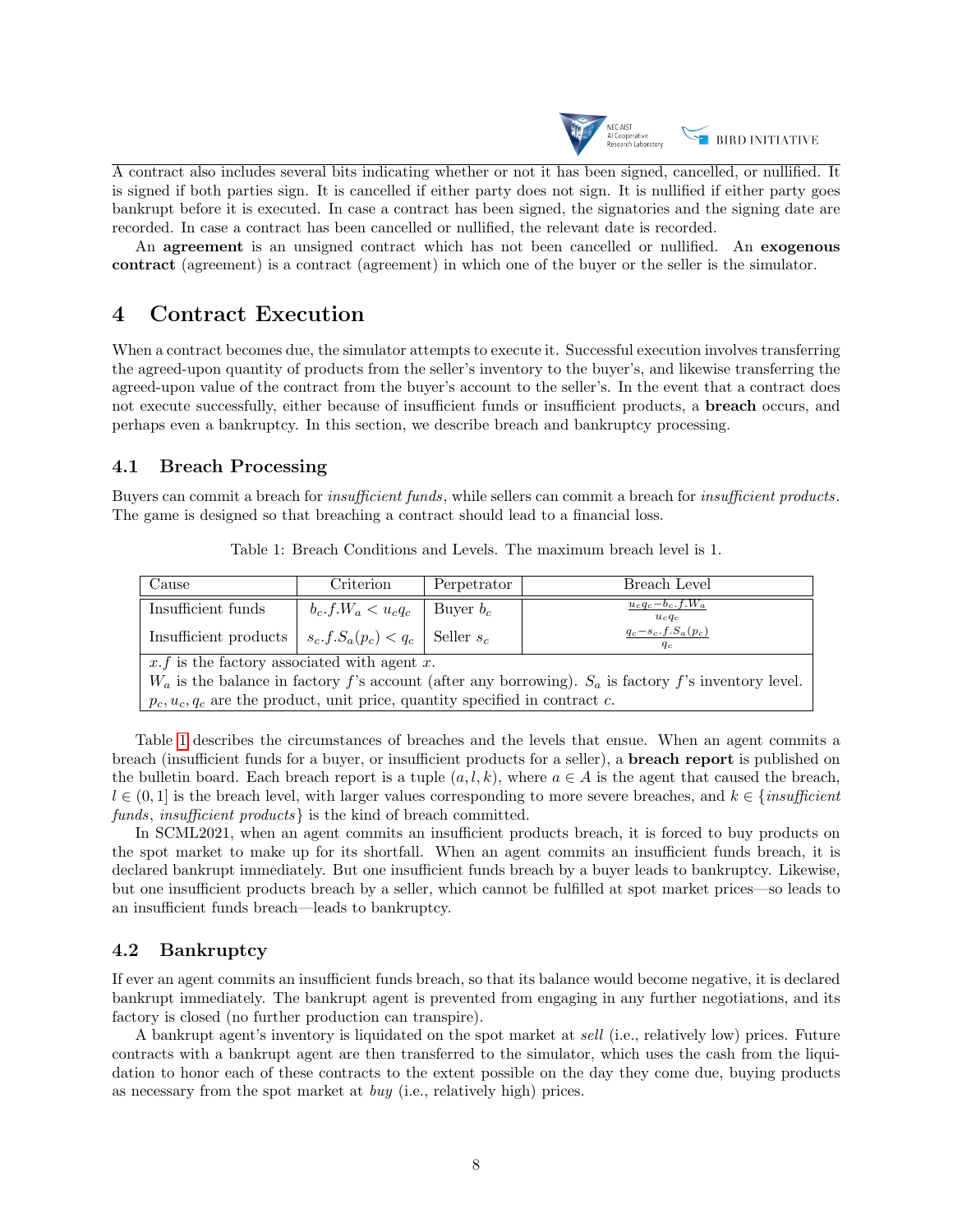## NEC-AIST<br>Al Cooperative<br>Research Laborator  $\geq$  BIRD INITIATIVE

#### 4.3 Spot Market Prices

Finally, a **financial report** for a bankrupt agent is posted to the bulletin board immediately, and agents are informed through independent channels as well (see Section [7.2.1;](#page-12-3) On Agent Bankrupt).

### <span id="page-8-0"></span>4.3 Spot Market Prices

The spot market prices depend on catalog prices, past trading prices, and agents' individual spot market price penalties. The terms are intended to penalize those agents who rely on the spot market more often, more than those that don't.

The **trading price** (tp) for product p on day d is calculated as follows:

<span id="page-8-3"></span>trading price
$$
(p, d)
$$
  $\equiv$  tp $(p, d)$   $\equiv \frac{\gamma^{d+1} Q_{-1}(p) \cot(p) + \sum_{i=0}^{d} \gamma^{d-i} Q_i(p) \mu_i(p)}{\gamma^{d+1} Q_{-1}(p) + \sum_{i=0}^{d} \gamma^{d-i} Q_i(p)}$ , (1)

where  $cat(p)$  is the catalog price of product p,  $\gamma \in [0, 1]$  is a discount factor (*trading price discount factor*),  $Q_0(p)$  is a weight representing the *effective* quantity that is represented by the catalog price (*prior catalog*) price quantity),  $Q_i(p)$  is the total quantity of product p traded on day i (in contracts executed even partially on that day), and  $\mu_i(p)$  is the average price per item at which product p traded at day i. More specifically,

$$
Q_i(p') = \sum_{\{c \in C^i | c, p = p'\}} c.\overline{q} \quad \text{and} \quad \mu_i(p') = \frac{\sum_{\{c \in C^i | c, p = p'\}} c.\overline{q} \times c.u}{Q_i(p')} ,
$$

where  $C^i$  is the set of all contracts executed (even partially) on day i, c.p is the product traded via contract c, c.u is the unit price of contract c, and c. $\bar{q}$  is the actual quantity exchanged (which is less than the agreed upon quantity whenever a breach occurs).

Agent a's spot market price penalty (ip; individual penalty) for product p on day s is computed as follows:

<span id="page-8-4"></span>spot market price penalty<sub>a</sub>
$$
(p, d) \equiv
$$
ip<sub>a</sub> $(p, d) = \lambda \sum_{i=0}^{d} \alpha^{d-i} q_a(p, i)$ , (2)

where  $\lambda \geq 0$  and  $\alpha \in [0,1]$  are simulation parameters, and  $q_a(p, i)$  is the total number of units of product p bought on the spot market by agent  $a$  on day  $i$ . Note that an agent's penalty for day  $s$  is calculated before it buys any products on the spot market. Consequently, the amount (about to be) bought impacts the spot market price. Further, buying a units incurs a higher penalty than buying b units, for  $a > b$ .

An agent a is forced to buy products on the spot market if it commits a product breach, at the price  $\text{tp}(p,d) \times (1 + \text{gp}) \times (1 + \text{ip}_a(p,d)).$  If agent a goes bankrupt, the simulator sells its inventory on the spot market, at the price  $\text{tp}(p,d)/((1+\text{gp}) \times (1+\text{ip}_a(p,d))$ , where gp is the spot market global penalty.

### <span id="page-8-1"></span>4.4 Examples

**Breach Processing** Suppose agent A's spot market price penalty for product  $p$  is 0.1, the spot market global penalty is 0.2, and p's trading price is 7 dollars. Further, assume a contract on day 3 that specifies that A should sell 10 units of product p to agent B at unit price of 5 on day 4. When day 4 arrives, A has only 6 units in inventory, while B has only 21 dollars in its account. As a result, A commits a  $4/10 = 0.4$ level insufficient products breach and B commits a  $29/50 = 0.58$  level insufficient funds breach. A is then forced to buy the missing 4 units on the spot market at a price of  $[7 \times 1.2 \times 1.1] = 10$  dollars. As B can only pay 21 dollars, it is declared bankrupt with a final balance of  $21 - 50 = -29$ .

Bankruptcy Processing Consider once again the example above. In addition, suppose that B's inventory contains 100 units of product  $p$  (trading price 8.4), 110 units of product  $p'$  (trading price 14.4), and nothing more. Finally, assume B's spot market price penalty for p is  $0,^3$  $0,^3$  and for p' is 0.5.

<span id="page-8-2"></span> $3$ Because p is B's input product, it is guaranteed that it never bought it on the spot market before.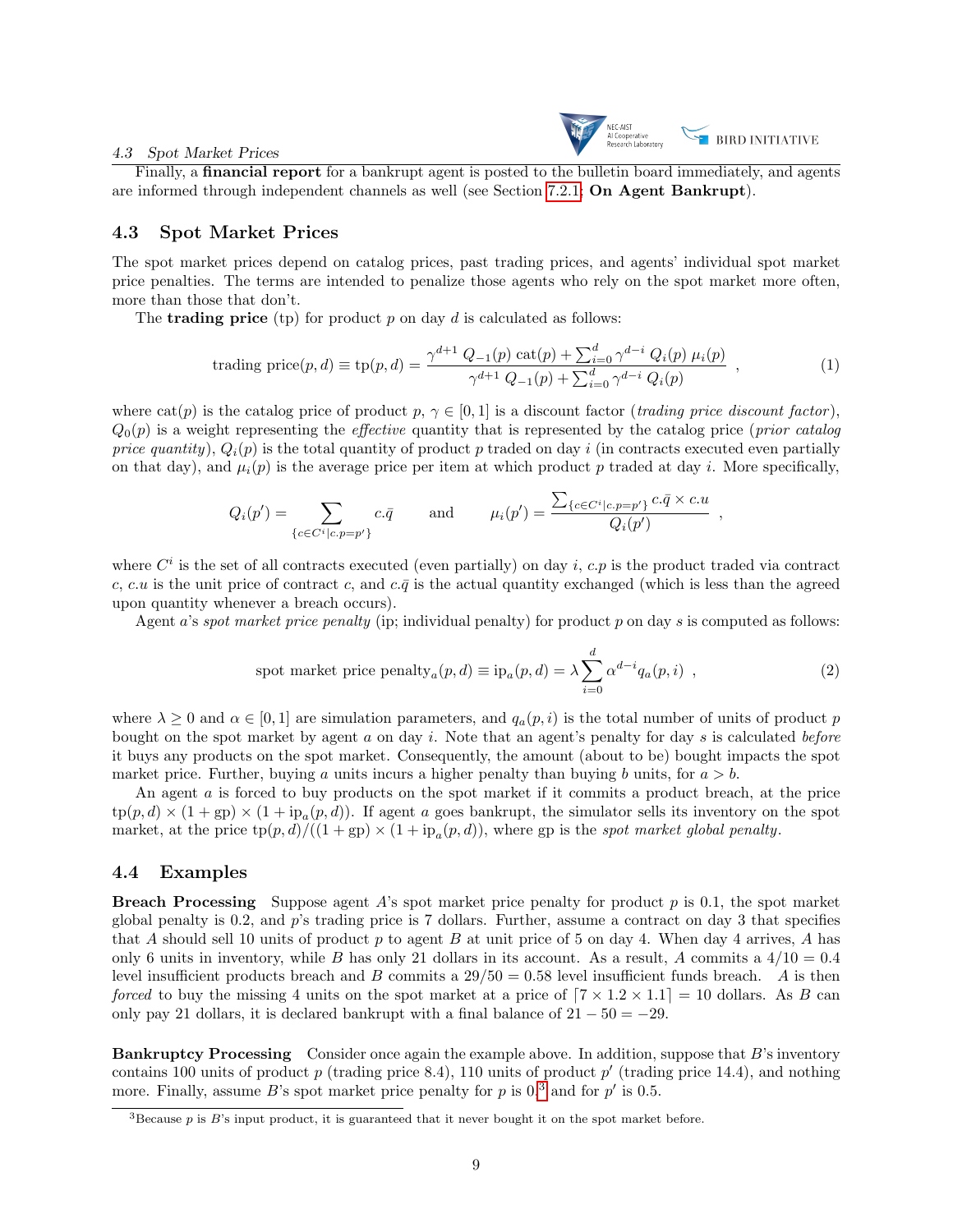

The bankruptcy procedure executes as follows.

First, B's spot market *selling* price for each product is calculated, which in our example is  $8.4/1.2 = 7$  for p, and  $14.4/(1.2 \times 1.5) = 8$  for p'. Then, everything in B's inventory is liquidated on the spot market (at a loss that depends on the agent's spot market price penalty), generating proceeds of  $|100 \times 7+110 \times 8| = 1580$ dollars, leaving the simulator  $1580 + 21 = 1601$  dollars with which to satisfy B's outstanding contracts including the one that caused the bankruptcy—to the extent possible.

Next, this very contract—the one that caused the bankruptcy—is executed to the extent possible by the simulator on behalf of B. Now that A has in its possession 10 units, and the simulator holds 1601 dollars on behalf of B, their contract is executed normally, with 50 dollars transferred to A's account from "B's" (i.e., the simulator's account on behalf of B), and 10 units of p removed from A's inventory. N.B. The products received by the simulator in the execution of this contract are not used for future contracts. More generally, after liquidation, any further products or cash received by the simulator in the name of the bankrupt agent are destroyed; they are not be used to honor future contracts.

Third, the simulator fulfills B's other outstanding obligations to the extent possible, using the available cash to either buy or sell products, in the latter case only after first buying them on the spot market. Assume B has five other outstanding contracts when it goes bankrupt (day 4):

- $c_1$  Sell 50 units of  $p'$  at a unit-price of 10 dollars to agent C on day 4.
- $c_2$  Buy 70 units of p at a unit-price of 5 dollars to agent D on day 5.
- $c_3$  Sell 50 units of  $p'$  at a unit-price of 10 dollars to agent C on day 5.
- $c_4$  Buy 10 units of p at a unit-price of 20 dollars to agent D on day 6.
- $c_5$  Buy 16 units of p at a unit-price of 4 dollars to agent D on day 7.

To value future sell contracts, the simulator uses the price for buying  $p'$  on the spot market on behalf of B, which is  $[14.4 \times 1.2 \times 1.5] = 26$ . The total value of B's future contracts is thus  $50 \times 26 + 70 \times 5 + 50 \times 10^{-1}$  $26 + 10 \times 20 + 16 \times 4 = 3214$  dollars.

The simulator cannot possibly honor all of these contracts with the 1551 dollars available. Contracts are honored in order of their delivery dates, which in this example is as follows. Contract  $c_1$ , which comes due on day 4, is executed normally, at a cost of  $50 \times 26 = 1300$  dollars, leaving  $1551 - 1300 = 251$  dollars. Contracts  $c_2$  and  $c_3$  (i.e., all the contracts that come due on day 5) cannot both be executed normally as they would require  $70 \times 5 + 50 \times 26 = 1650$  dollars (> 251). As they cannot be fully executed,  $c_2$  and  $c_3$  are executed in order of their signing times, resolving ties randomly. Let's assume  $c_3$  was signed before  $c_2$ . Contract  $c_3$ can be partially executed with the quantity  $\lfloor 251/26 = 9 \rfloor$ , leaving  $251 - 9 \times 26 = 17$  dollars. Contract  $c_2$ can then be partially executed with the quantity  $|9/5| = 1$ , leaving  $9 - 5 \times 1 = 4$  dollars. The remaining 4 dollars cannot be used to satisfy any part of contract  $c_4$ , so  $c_4$  is nullified. Finally, contract  $c_5$  is partially exectued with a quantity of  $|4/4|=1$ . At this point, all the liquidation money has been consumed, so all remaining contracts, if any, are nullified.

Once this fulfillment schedule is determined, agent C is informed (immediately) that  $c_1$  will execute normally, and that  $c_3$  is nullified but has been replaced with a new contract  $c'_3$ , which is identical to  $c_3$ , except for the reduced quantity. Likewise, agent  $D$  is informed (immediately) that contract  $c_4$  is nullified, and that  $c_2$  and  $c_5$  are also nullified, but have been replaced with new contracts  $c'_2$  and  $c'_5$ , which are identical to  $c_2$  and  $c_5$ , except for the reduced quantities. All other agents (e.g., A) are informed (immediately) that  $B$  is bankrupt via their **On Agent Bankrupt** callbacks.

## <span id="page-9-0"></span>5 Information

Some of the information in an SCML simulation is private to the agents to which it is germane (e.g., balances), while other information is public (e.g., trading prices). Moreover, some of the private information is summarized for public consumption periodically.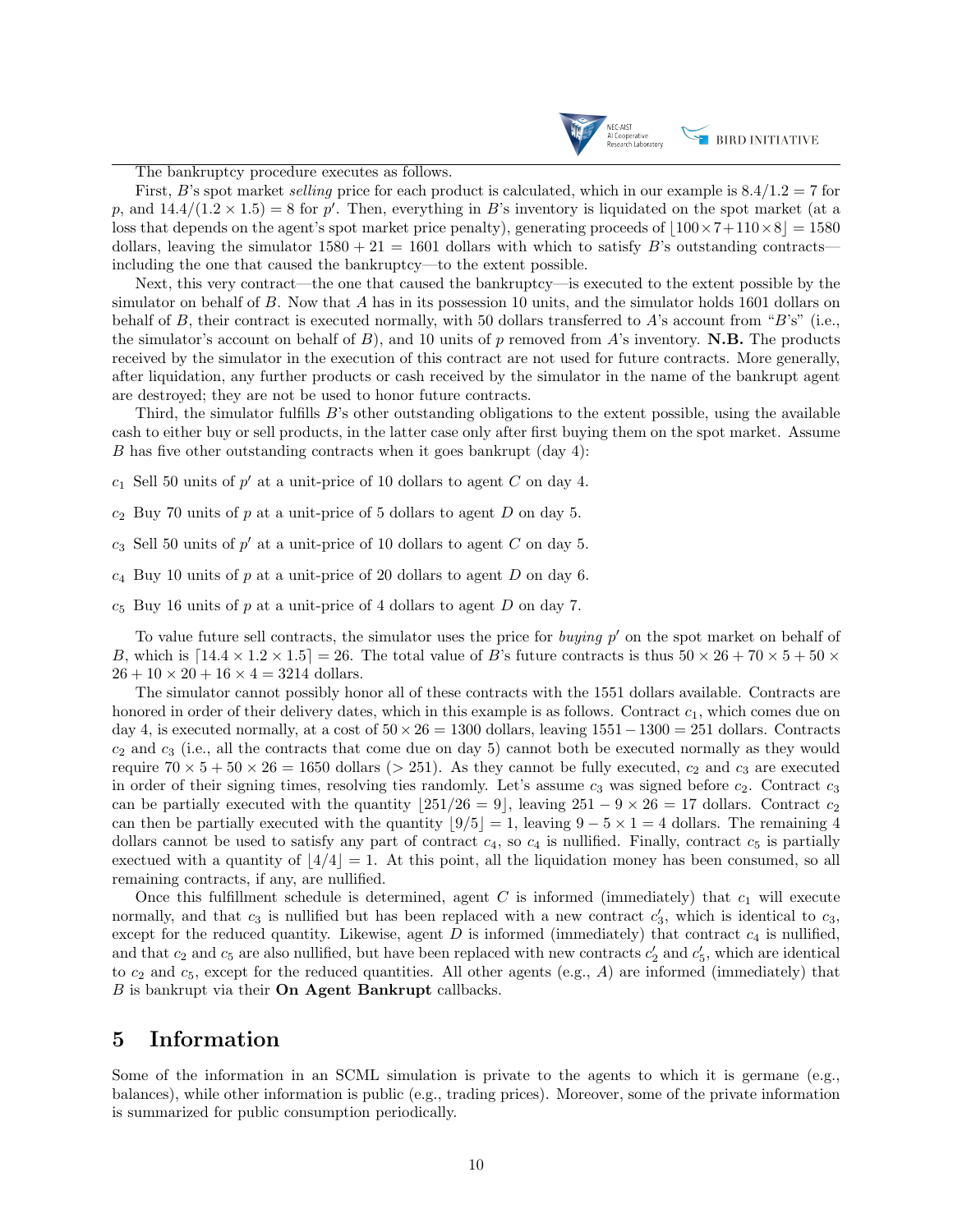

### <span id="page-10-0"></span>5.1 Private Information

All negotiations and ensuing contracts are private to the parties involved. All agents' manufacturing profiles are also private. Additionally, an agent's state information is private. This state includes the agent's current account balance, its current inventory of both its input and output product, its past and current production plans, and its exogenous contracts, if any.

## <span id="page-10-1"></span>5.2 Public Information

The SCM world maintains a bulletin board that broadcasts all public information. Some of this information is static, such as the simulator settings (see Table [2\)](#page-15-1). Other information is dynamic.

The simulator publishes three types of dynamic information on the bulletin board regularly: the market's status, the agents' status (in the form of financial reports), and the breach list.

Market Status The simulator publishes the following market statistics on the bulletin board at the end of every day for each product:

Exogenous Contract Summaries The total quantity and average price across all exogenous contracts that day.

Trading Prices The current trading price (See Equation [1\)](#page-8-3), which is a weighted sum of past trading prices.

Financial Reports The simulator also publishes information about each agent's financial status periodically (every *reporting period* days). These reports contain the following information:

Balance The agent's current balance. (A negative balance indicates a bankrupt agent.)

Inventory The value of the agent's current inventory, evaluated at catalog prices.

Breach Probability The fraction of the agent's contracts that it has breached thus far in the simulation.

Breach Level The agent's breach level averaged across all days.

Breach List Finally, the simulator publishes a list of all breaches committed by all agents each day. Each entry in this list is an agent name and a breach level on an unspecified contract (since contracts are private information).

## <span id="page-10-2"></span>6 Simulation Steps

All SCM agents implement an initialization function and a step function. The former is called by the simulator to initialize agents' behavior, before day zero.<sup>[4](#page-10-3)</sup> After initialization, the simulator repeats the following loop (Figure [3\)](#page-11-0), which calls the agents' step functions, among other things:

- 1. Run all registered negotiations for negotiation-speed-multiplier rounds. Concluded negotiations are then registered for signing after signing-delay days. Moreover, exogenous contracts with delivery dates in the upcoming exogenous contracts horizon days are registered for signing.
- 2. Sign (or not) all contracts registered for signing today (including exogenous ones).
- 3. Execute all contracts due to be executed today, by delivering products from the sellers to the buyers, and transferring money from the buyers to the sellers. For those contracts that cannot be executed, handle any potential breaches and report any bankruptcies.

<span id="page-10-3"></span> $^{4}$ Following NegMAS, and to be consistent with most programming languages, the first simulation day in SCML is day zero.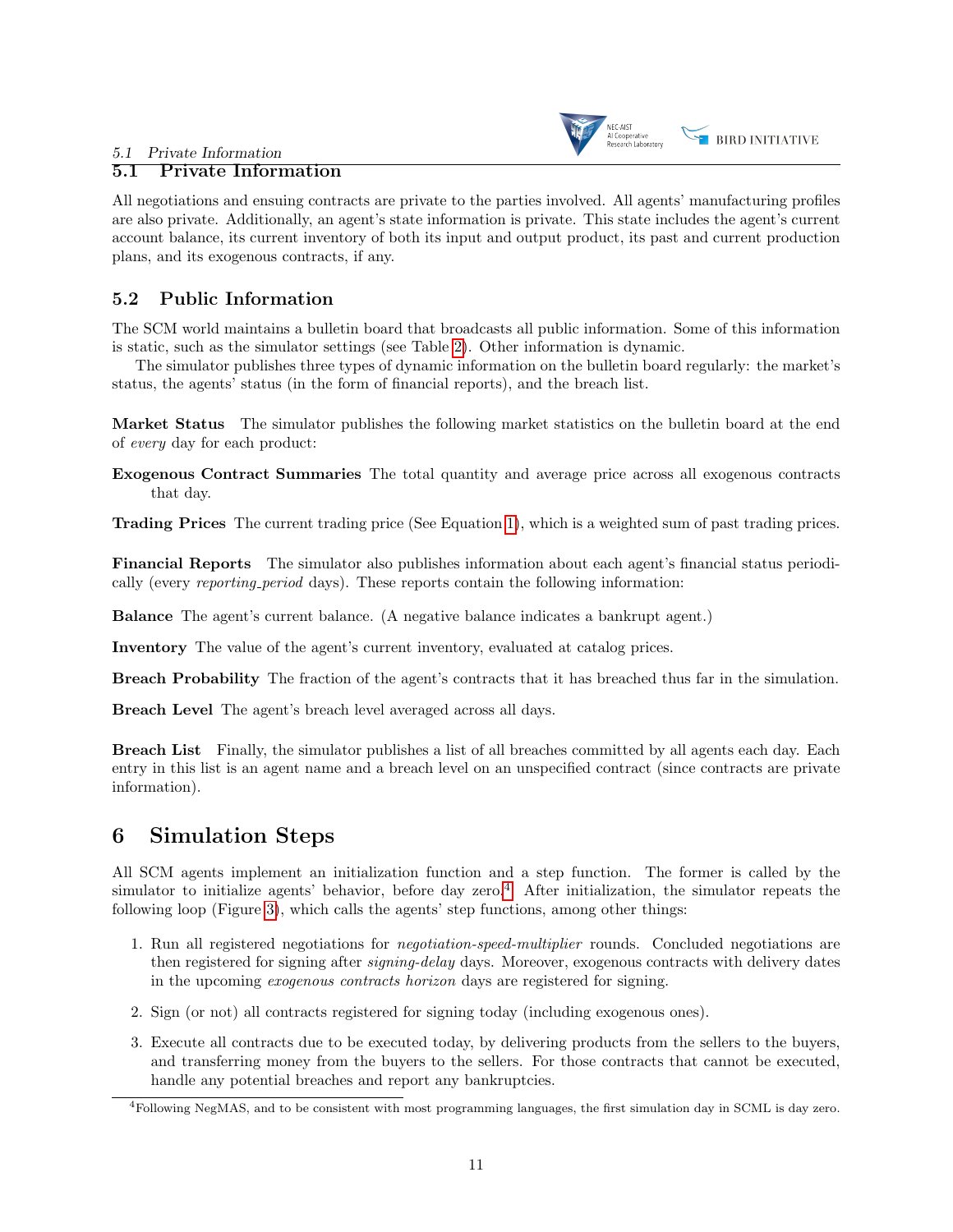<span id="page-11-0"></span>

Figure 3: Order of execution of events each simulation day.

- 4. Call the step functions of all agents in an unspecified order. Doing so should trigger new negotiation requests, potentially leading to new negotiations the following day.
- 5. Update the trading prices of all products and the per-agent spot market price price penalties.
- 6. Simulate one day of production for all manufacturing processes running on all lines in all factories. Move all completed products to inventory.
- 7. Publish financial reports (every reporting period days).

There are a few details pertaining to timing worth mentioning:<sup>[5](#page-11-1)</sup>

- To remember the order of events, you can think of poor negotiators meeting in the early morning and working hard to make agreements (including exogenous ones). The CEOs then meet to sign only the agreements they like, which become contracts, while having breakfast (on their yacht). Trucks deliver products and money is transferred (i.e., contracts are executed) before noon (to avoid road congestion). The CEO then messages the negotiators (mid-golf game) with instructions about the next day's negotiations. Factories then run until late into the evening. Financial reports are published after the factories shut down for the night, weekly on Fridays.
- Since products are manufactured *after* contract execution, an agent can never sell its output products on the same day they are manufactured. Nevertheless, it can use input products in production on the same day they are bought. Similarly, it can use funds earned from sales for production on the same day products are sold.

<span id="page-11-1"></span><sup>5</sup>These design choices maintain a clean separation between the underlying NegMAS platform and the SCML implementation.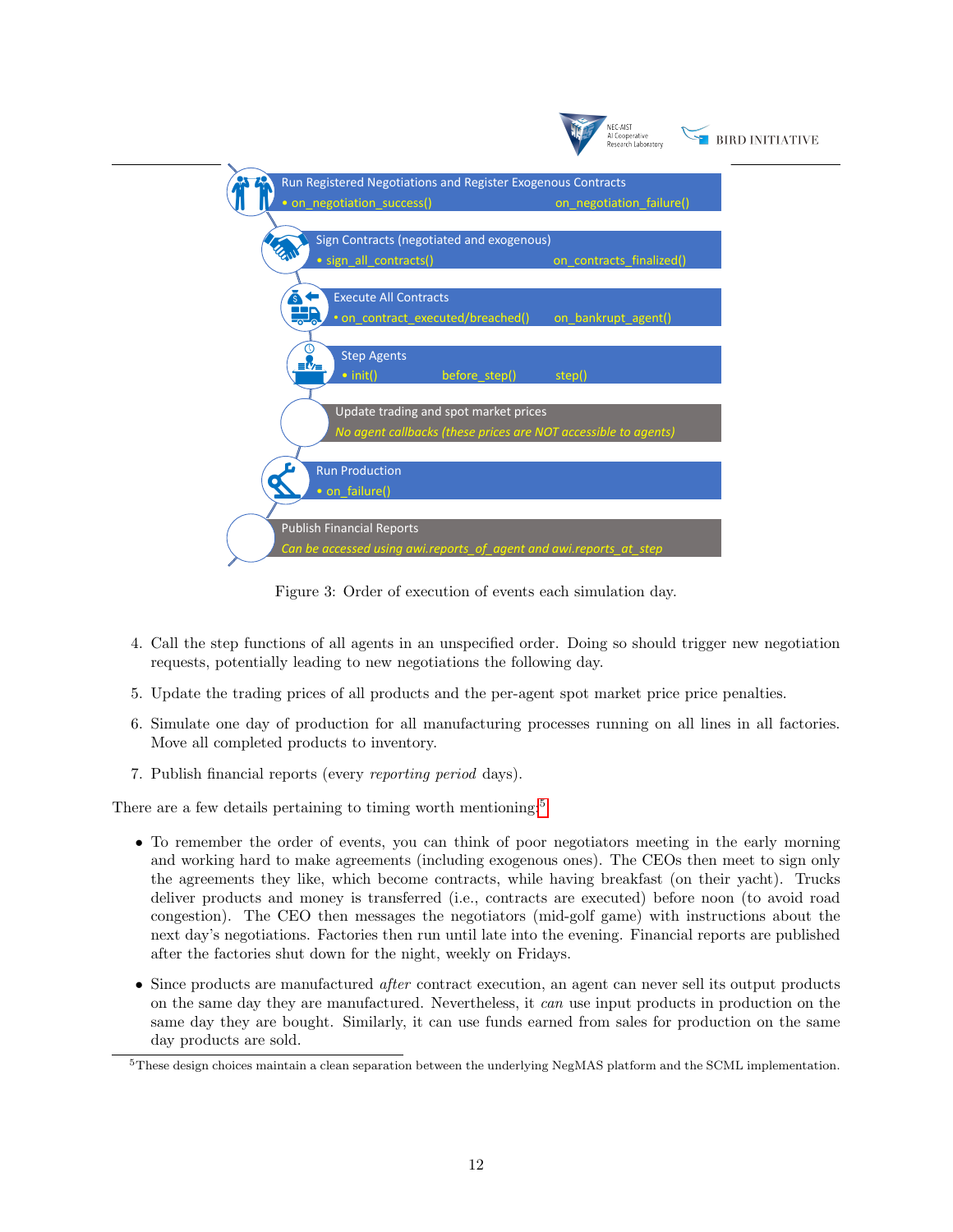

## <span id="page-12-0"></span>7 The SCML Platform

Like SCML2019, SCML2021 will run on top of NegMAS [\[7\]](#page-19-5), which is a Python framework for developing autonomous negotiation agents embedded in simulation environments.

## <span id="page-12-1"></span>7.1 Negotiators

A negotiator is an entity that conducts negotiations on behalf of an agent. All negotiators must implement the following interface:

Propose Proposes an offer, which is an assignment of values to all negotiation issues.

Respond Either accepts, rejects, or ends the negotiation, in response to an offer.

Negotiators are dynamic entities created by an agent for the purpose of negotiating a contract on its behalf. Two types of negotiators are supported:

- 1. Empowered negotiators are full-on decision makers. They are assigned a utility function when they are created, and they use their utility function to make offers and respond to others' offers.
- 2. Pass-through negotiators merely pass offers and counteroffers through to the agent that created them. Decision making is therefore wholly the responsibility of the creating agent, which is called a controller. A controller typically manages multiple negotiators, deciding how to propose and respond for all of them. Together, controllers and pass-through negotiators can be used to implement a centralized negotiation strategy.

## <span id="page-12-2"></span>7.2 Agents (Factory Managers)

An agent (also called a factory manager) controls a factory in the SCM world.

### <span id="page-12-3"></span>7.2.1 Callbacks

Agents can implement a variety of callbacks. The simulator calls them at appropriate times during the simulation. The callbacks starting with **On** need not return anything; they are merely informative. Other callbacks require the agent to take some action (e.g., respond to a negotiation request, etc.).

The first two callbacks are called by the simulator's main loop:

Init Called after the world is initialized, but before the simulation begins.

- Befor Step Called in the simulation loop at the beginning of the day after exogenous contracts are created and before any other calls to the agent.
- Step Called in the simulation loop at the end of the day after all other calls to the agent are completed.

The next set of callbacks are event driven; they are triggered by the events their names suggest:

- Respond to Negotiation Request Called whenever another agent requests a negotiation with this agent. This agent can agree to negotiate or not. If the agent agrees, a new negotiation is registered.
- Sign All Contracts Called by the simulator to allow the agent to sign all negotiated agreements, so that they become binding contracts. In addition, potential exogenous agreements are revealed to the agent in this callback, which like negotiated agreements, the agent is free to sign or not.

On Negotiation Success/Failure Called when a negotiation the agent is involved in terminates.

On Contracts Finalized Called with the set of signed and cancelled contracts. A contract is signed if both parties sign. It is cancelled if either party does not sign.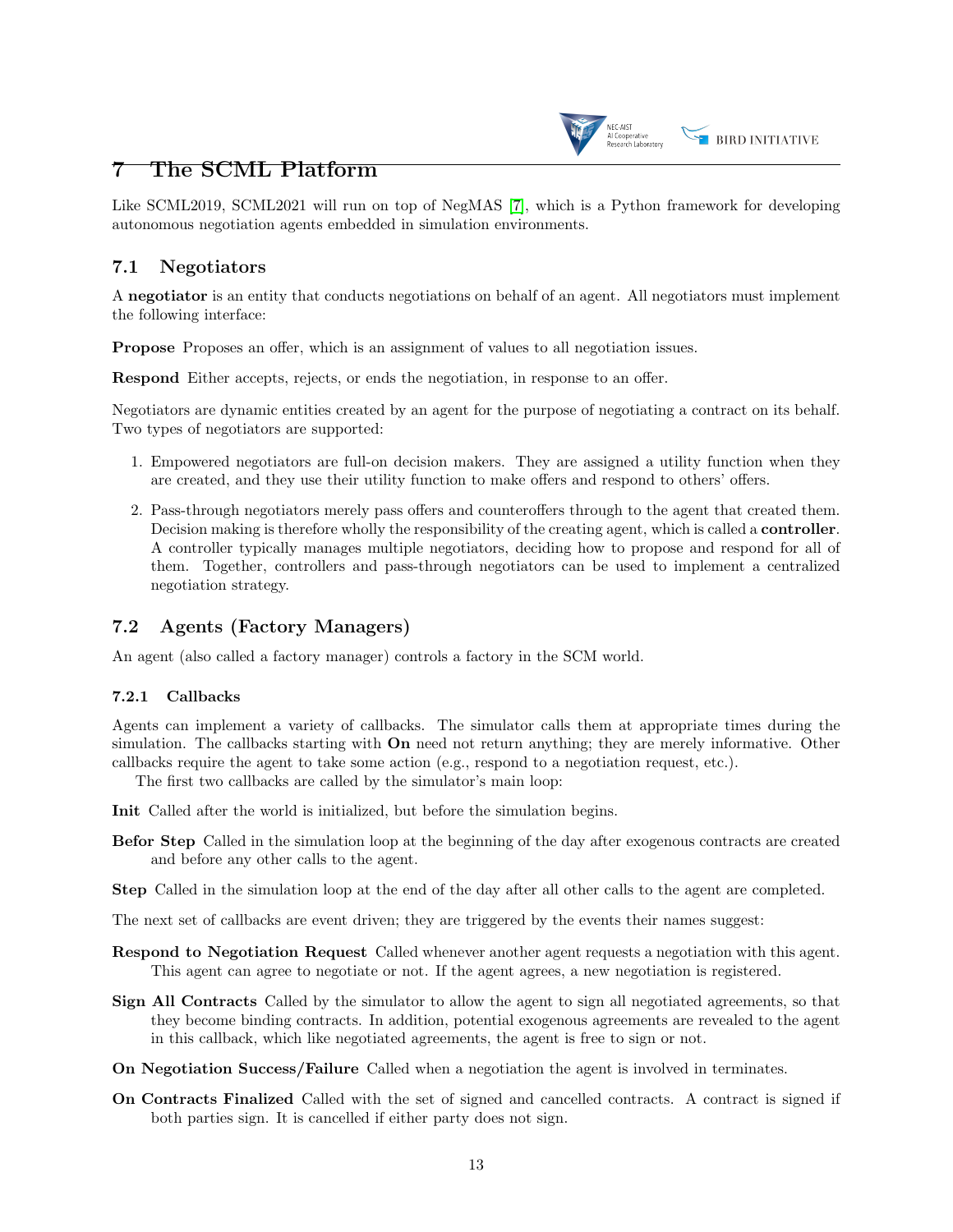

On Agent Bankrupt Called when an agent is declared bankrupt to inform all other agents. Agents that are party to any future contracts with the bankrupt agent receive a list of contracts that will be nullified (i.e., cancelled and never executed), and those that will be partially executed (i.e., a smaller than originally agreed upon nonzero quantity will be traded at the delivery time).

On Failure Called when production fails due to lack of requisite inputs or funds.

### <span id="page-13-0"></span>7.2.2 Actions

Agents control their negotiations and finances using the following actions:

- Request Negotiation Sends a negotiation request to another agent. The requesting agent must specify a negotiator to use for this negotiation.
- Request Negotiations Sends a list of negotiation requests to a list of agents. The requesting agent must specify a list of negotiators, or a controller, to use for this negotiation.
- Schedule Production Adds a manufacturing process to a specified line to start on a specified day. If a line is not given, the factory uses any available line. If the day is given as a range, the factory uses a day in this range according to the *scheduling method*, which either schedules production on the latest possible day, or on the earliest.

Cancel Production Cancels scheduled production.

Set Production Sets production for a given day (usually today) at all lines.

Agents can also gather information about their factory and other agents by accessing the Agent-World-Interface. Available methods are:

Get State Reads the factory state.

Available For Production Returns the production slots (day/line) available for production.

Bulletin Board Access the bulletin board to read product information, financial reports, the breach list, or simulation settings (e.g. number of days, current day, etc).

## <span id="page-13-1"></span>8 Tournament Mechanics

How to Participate To participate in the Supply Chain Management League (SCML), all you need to do is write and submit code for an autonomous agent that acts as a factory manager. While the production graph will be a chain in SCML2021, with agents managing but one factory with identical lines, your agent should be robust enough to manage any such factory with any manufacturing profile (i.e., any factory assignment and production cost), because its particular profile will vary from simulation to simulation.

How to Compete There will be three separate tracks in SCML2021. All agents will be run in both tracks. In the *standard* track, at most one instantiation of each team's agent will run in each simulation, together with an unknown mix of agents prepared by other participants and agents prepared by the organizing committee.

In the collusion track, multiple instantiations of the same team's agent will run during a single simulation. The exact number of instantiations of each will vary across simulations, and will not be announced in advance. In this track, it is perfectly legal for instances of the same agent to collude with one another to try to corner the market, or exhibit other collusive behaviors.

The final track is the OneShot track which is a simplified version explained in details [here.](http://www.yasserm.com/scml/scml2020oneshot.pdf) This document is only concerned with the standard and collusion tracks.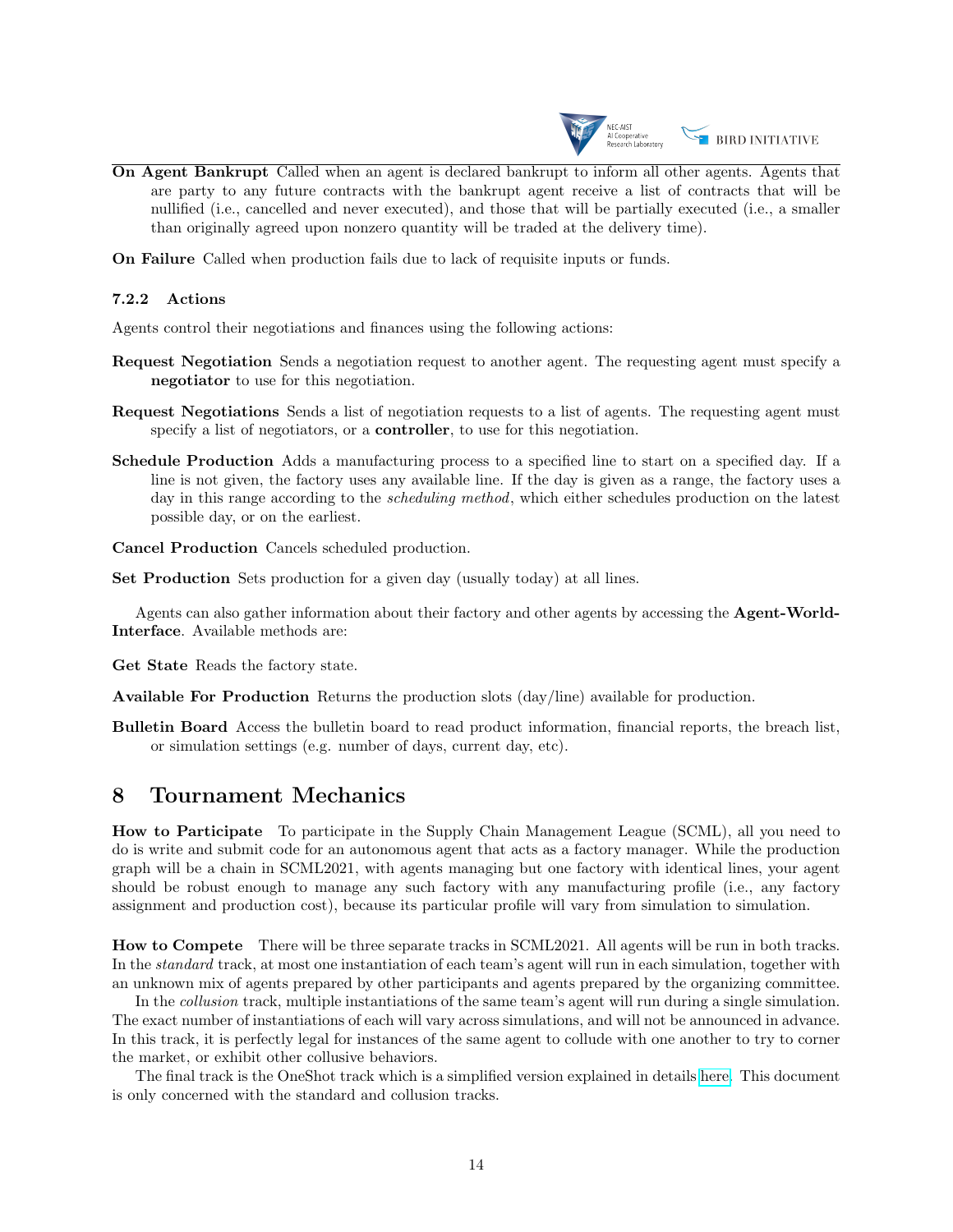

How to Win An agent's<sup>[6](#page-14-2)</sup> performance will be measured by its score. An agent's score will be the turncated  $mean<sup>7</sup>$  $mean<sup>7</sup>$  $mean<sup>7</sup>$  [8](#page-14-4) of its profits in all simulations. The profit of an agent type is the sum of the valuation of all the factories it controls in this simulation<sup>[9](#page-14-5)</sup>.

The profit accrued by an agent during one simulation is calculated as follows:

$$
\text{Profit} = \frac{\sum_{a \in F} B_N(f) + \epsilon I_N(f) - B_0(f)}{\sum_{a \in F} B_0},\tag{3}
$$

where,  $\epsilon$  is the fraction of trading price at which to value the inventory at the end of the game<sup>[10](#page-14-6)</sup>. F is the set of all factories controlled by instantiations of the agent,  $B_0(f)$  and  $B_N(f)$  are the factory's balances at the beginning and end of the simulation, respectively, and  $I<sub>N</sub>(f)$  is the value of the products in the factory's inventory at the end of the game. This value is based on the trading price (see Equation [1\)](#page-8-3), but to incentive trade, inventory is valued at only half the trading price; that way, it is more profitable on average to sell products rather than hoard them.

In SCML 2022, the evaluation criterion for the collusiont track will be modified to disentangle the quality of the collusion strategy from the quality of the standard strategy. For each configuration,  $M + 1$  different simulations will be run for each competitor. In the first simulation, it will control M factories and its score is calcualted as explained earlier. In the other M simulations, it will control exactly one of these facories (making collusion impossible) and non-competitors will control the other two. The final score for the competitor in the collusion track, will be the difference between the socre it gets in the first simulation (collusion on) and the average score it gets in the other  $M$  (collusion off)<sup>[11](#page-14-7)</sup>.

The two tracks will be conducted in two rounds, a qualifying round and a final round. All entrants that are not judged to break any of the SCML and ANAC submission rules will be entered into the qualifying rounds. Top-scoring agents in the qualifying round will then be entered in the final round.

The final results will be announced at IJCAI 2021. It is expected that finalists will send a representative to the ANAC workshop at IJCAI 2021, where they will be given the opportunity to give a brief presentation describing their agent.

## <span id="page-14-0"></span>A Appendix

#### <span id="page-14-1"></span>A.1 Simulation Parameters

The behavior of the simulator is controlled by the following hyperparameters. In this list, we first describe the hyperparameter, and then indicate its variable name in the SCML code base (in parentheses).

Number of simulation days  $(n\_steps) \in \mathbb{Z}^+_{\infty}$  The maximum number of simulation days in a single run.

Total simulation time  $(time\_limit) \in \mathbb{R}^+_{\infty}$  The maximum number of seconds in a single run.

Negotiation time limit (neg\_time\_limit)  $\in \mathbb{R}^+_\infty$  The maximum number of seconds in a negotiation.

Negotiation rounds limit (neg\_n\_steps)  $\in \mathbf{Z}^+_\infty$  The maximum number of rounds in a negotiation.

#### Negotiation quota

<span id="page-14-3"></span><span id="page-14-2"></span><sup>&</sup>lt;sup>6</sup>In this section, whenever we speak about an agent we mean its type not its instantiations.

<sup>&</sup>lt;sup>7</sup>The truncated mean will be found by sorting all scores \*per agent\* and then removing the top and bottom  $x_t, x_b$  scores where  $x_t$  and  $x_b$  are values selected by the organizing committee to balance test efficiency (taking into account as many individual scores as possible in the final agent score) and robustness (insensitivity to outliers or few simulations in which the agent gets extremely high or low scores.)

<span id="page-14-5"></span><span id="page-14-4"></span><sup>8</sup> In SCML2019, the agent's score was the mean.

<sup>9</sup>This is different from the SCML2020 evaluation in which each factory's score was counted separately. In 2021, we are using a consolidated financial statement like evaluation.

<span id="page-14-6"></span> $^{10}\mathrm{In}$  SCML2020, this was fixed at 0.5. In 2021, it is fixed, again, at 0.5.

<span id="page-14-7"></span> $11$ Intentionally reducing the score of the agent in non-colluding sessions will be considered a form of cheating.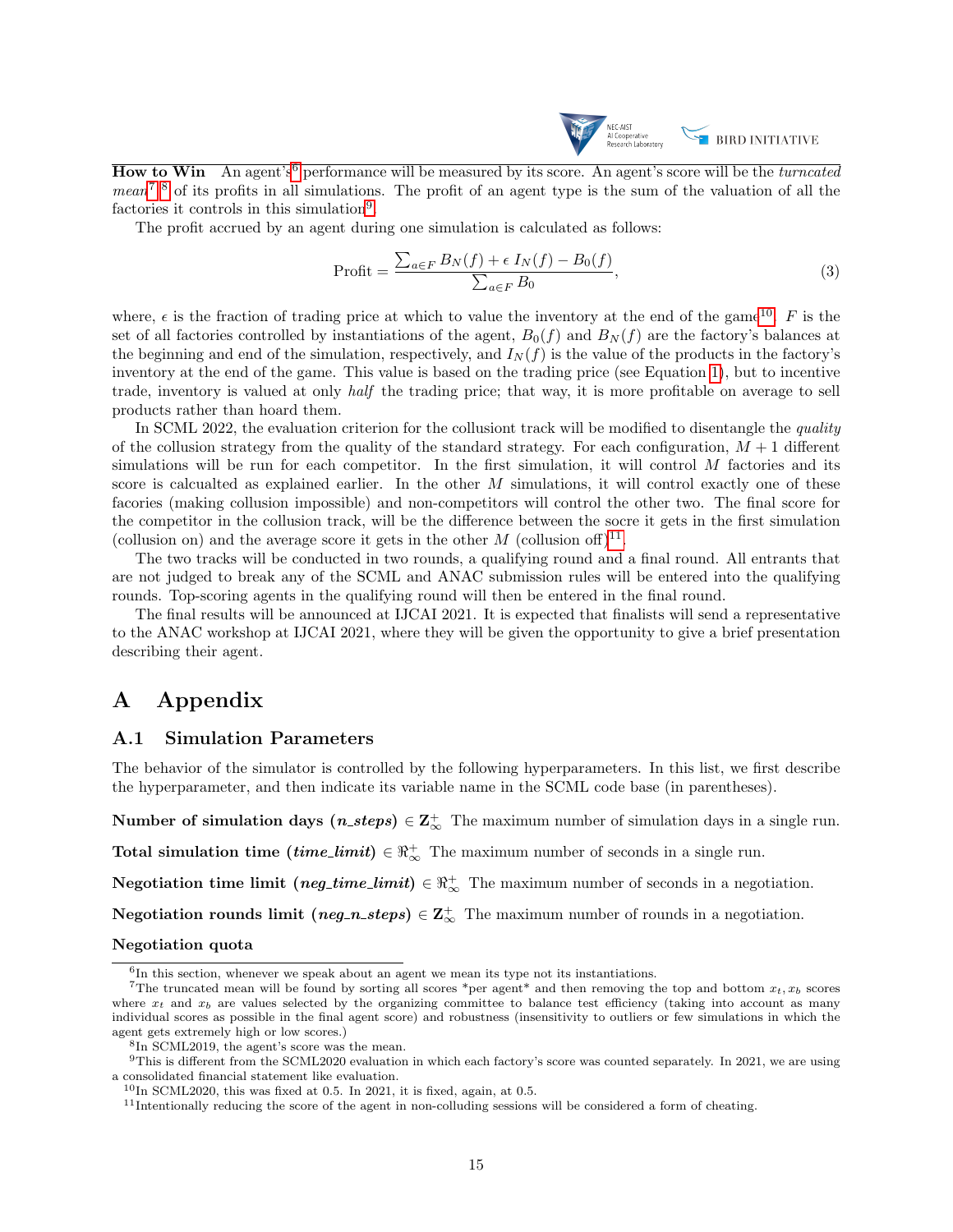#### A.2 World Configurations



- Offer Time Limit (*neg\_step\_time\_limit*)  $\in \Re_{\infty}^+$  The number of seconds between acceptable offers. If an offer is not received within this time limit, the negotiation ends.
- Negotiation speed multiplier (negotiation speed)  $\in \mathbb{Z}_{\infty}^{+}$  The number of rounds in a negotiation per simulation day.
- Exogenous contracts horizon (exogenous contracts horizon) Maximum number of days in advance of an exogenous contract's delivery date when it is revealed to an agent, given as a percentage of the total number of days in the simulation. For example, a value of 10% in a 500 day game means that all exogenous contracts that arrive on a given day have a delivery date at most 50 days in the future.

Reporting period (reporting period) The number of days between periodic financial reports.

<span id="page-15-1"></span>Table [2](#page-15-1) lists the simulator parameters and their settings for SCML 2021.

| Setting                            | Value                         | <b>Notes</b>                                    |  |  |
|------------------------------------|-------------------------------|-------------------------------------------------|--|--|
| Number of simulation days $(S)$    | 50 < S < 200                  | Based on available computational resources.     |  |  |
| Total simulation time (in seconds) | 7200                          | Two hours                                       |  |  |
| Exogenous contracts horizon        | $\sim U(0.1, 0.4) S$          | Sampled uniformly, between $10\%$ and $40\%$    |  |  |
|                                    |                               | of the number of simulation days.               |  |  |
| Reporting period                   | 5                             |                                                 |  |  |
| <b>Negotiation Settings</b>        |                               |                                                 |  |  |
| Negotiation time limit (in second) | 120                           | Two minutes                                     |  |  |
| Negotiation rounds limit           | 20                            |                                                 |  |  |
| Negotiation quota                  | $\overline{>b}\times h$       | At least the number of potential partners $(b)$ |  |  |
|                                    |                               | $\times$ the exogenous contract horizon $(h)$ . |  |  |
| Offer time limit (in seconds)      | 10                            |                                                 |  |  |
| Negotiation speed multiplier       | 21                            | All negotiations end the day they begin.        |  |  |
| <b>Spot Market Parameters</b>      |                               |                                                 |  |  |
| Trading price parameters           | $\beta = 0.9, Q_{-1}(p) = 50$ | Equation 1                                      |  |  |
| Per-agent penalty parameters       | $\lambda = 0.1, \alpha = 0.9$ | Equation 2                                      |  |  |
| Global penalty                     | 0.15                          |                                                 |  |  |

Table 2: Simulator parameter settings for SCML 2021.

## <span id="page-15-0"></span>A.2 World Configurations

An SCML tournament comprises multiple simulations, each one characterized by a world configuration, which in turn comprises the following:

- 1. A supply chain (i.e., a production graph; see Figure [1\)](#page-2-1) with nodes representing products and manufacturing processes/production levels. Product nodes are annotated with their catalog prices.
- 2. Some number of factories at each level in the chain, with an assignment of agents (i.e., factory managers) to each factory.
- 3. Factory profiles such that each factory is characterized by some number of lines  $(\nu, \text{ constant across all})$ factories), a production cost  $c_a$ , and an initial balance  $b_l$ , which is constant across all factories at the same level in the chain. Each factory executes exactly one manufacturing process at one and only one level in the chain; at all other levels,  $c_a$  is infinite.
- 4. Exogenous buy contract parameters for the raw material and exogenous sell contract parameters for the final product.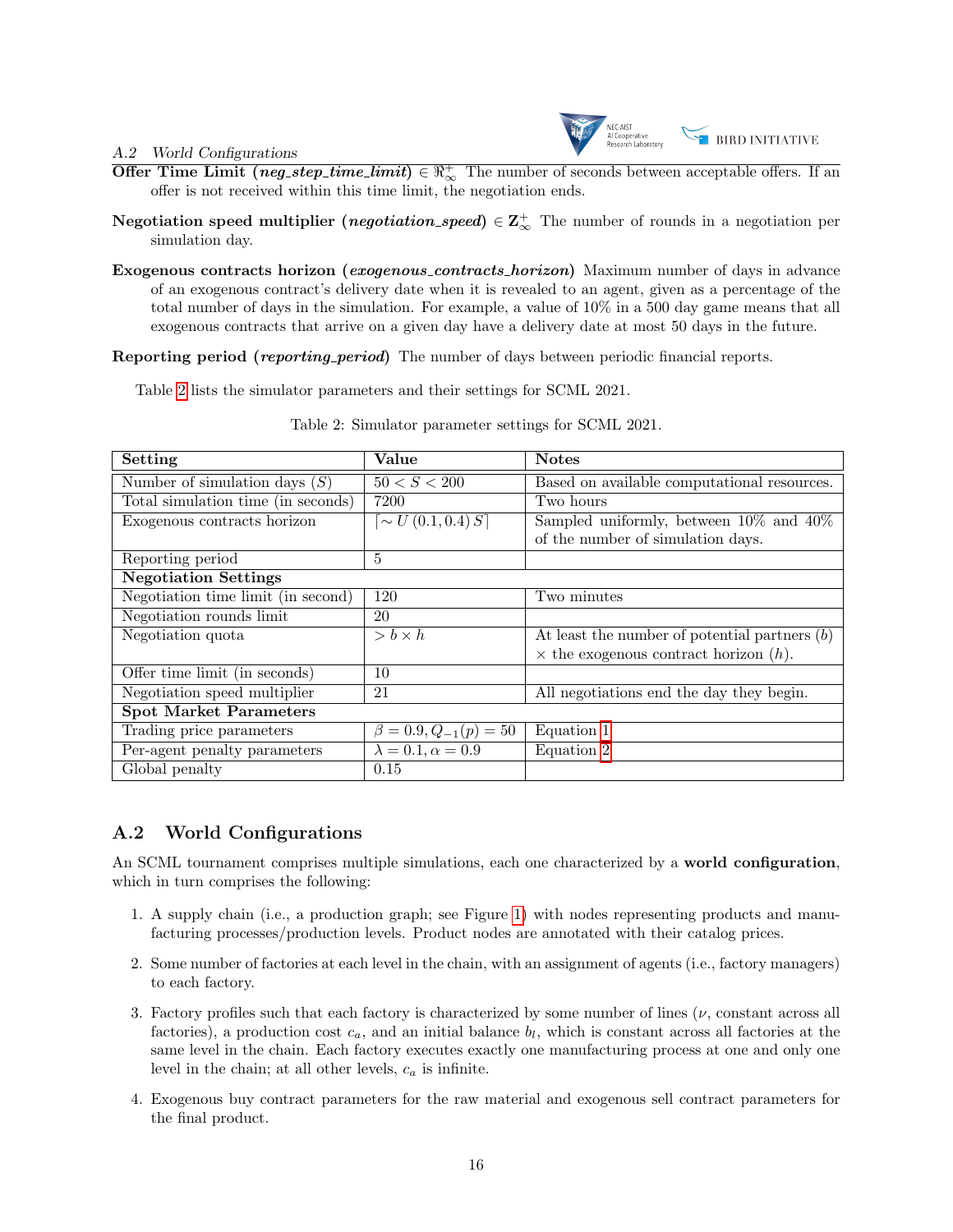

### <span id="page-16-0"></span>A.2 World Configurations

Table 3: Simulator parameters for SCML world generation. We write l for manufacturing process/production level,  $p$  for product,  $a$  for agents/factory managers, and  $d$  for days.

| <b>Setting</b>                              | <b>Distribution</b>                         | <b>Notes</b>                                |
|---------------------------------------------|---------------------------------------------|---------------------------------------------|
| Inventory valuation                         | $\epsilon \sim U[0, 1/2]$ <sup>12</sup>     | The fraction of the <i>trading price</i> at |
|                                             |                                             | which to value inventory at the end of      |
|                                             |                                             | the game, when calculating the agents'      |
|                                             |                                             | scores. This value is posted in the Set-    |
|                                             |                                             | tings section of the bulletin board.        |
| Number of processes (levels)                | L>2                                         | Number of processes/levels. The ac-         |
|                                             |                                             | tual number will depend on the num-         |
|                                             |                                             | ber of participants, and will vary be-      |
|                                             |                                             | tween simulations.                          |
| Number of factories per process (level) $l$ | $\geq$ 2, for all l<br>$ A _l$<br>$\in$     | Number of factories that can execute        |
|                                             | $\{0,\ldots,L\}$                            | each process. The actual number will        |
|                                             |                                             | depend on the number of participants,       |
|                                             |                                             | and will vary between simulations.          |
| Production cost at process (level) $l$      | $c_l \sim l \times U[1, 10]$                | Production costs increase with level.       |
|                                             |                                             | They are higher for intermediate prod-      |
|                                             |                                             | ucts closer to the finished product, and    |
|                                             |                                             | lower for those closer to the raw mate-     |
|                                             |                                             | rial.                                       |
| Production cost per factory $a$             | $c_a \sim U[c_l, 4 \times c_l]$             | Production costs per factory range          |
|                                             |                                             | widely.                                     |
| Profit per process (level) $l$              | $\pi_l \sim \mathcal{N}(U[0.1, 0.2], 0.05)$ | The profit achievable if all factories      |
|                                             |                                             | exchanged products at catalog prices        |
|                                             |                                             | and produced at maximum capacity,           |
|                                             |                                             | assuming they all incurred the average      |
|                                             |                                             | production cost.                            |
| Productivity per process (level) $l$        | $\eta_l(d) \sim U[0.8, 1.0],$ for all       | The fraction of production lines per        |
|                                             | $d \in \{0, \ldots, S-1\}$                  | process that are assumed occupied           |
|                                             |                                             | when generating the configuration           |
|                                             |                                             | (sampled independently for each pro-        |
|                                             |                                             | cess and day).                              |
| Number of lines per factory $a$             | $\nu_a = 10$                                | Number of lines per level $\nu_l$<br>$=$    |
|                                             |                                             | $\sum_{a=0}^{ \mathcal{A} _l} \nu_a.$       |
| Raw material catalog price                  | $g_0 = 10$                                  | Raw material catalog price, on which        |
|                                             |                                             | all other catalog prices depend.            |
| Cash availability                           | $\xi \sim U[1.5, 2.5]$                      | When $\xi > 1$ , the cash injected into     |
|                                             |                                             | the simulator beyond a base amount.         |
|                                             |                                             | which is what would be required for         |
|                                             |                                             | each factory to execute its manufac-        |
|                                             |                                             | turing process to produce an average        |
|                                             |                                             | quantity assuming average production        |
|                                             |                                             | costs and catalog prices.                   |
| Exogenous controllability                   | $e \sim U[0.2, 0.8]$                        | Controls how many exogenous con-            |
|                                             |                                             | tracts per day are received by factories    |
|                                             |                                             | at the ends of the chain. Larger values     |
|                                             |                                             | mean more contracts, giving the agent       |
|                                             |                                             | more fine-tuned control over the quan-      |
|                                             |                                             | tities it can sign for.                     |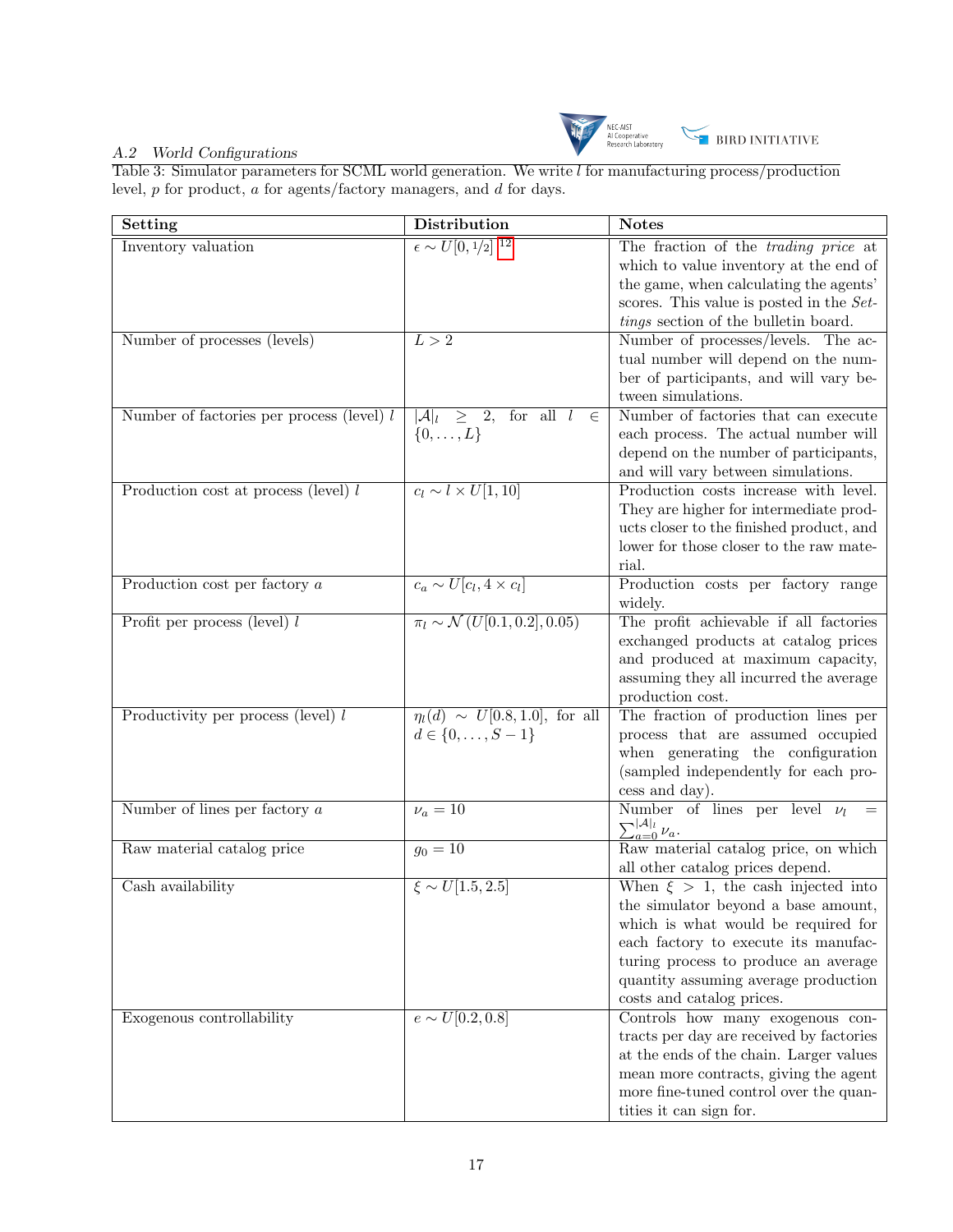#### A.3 Tournament Generation



All of these aspects of a world configuration are specified by parameters that appear in Table [3,](#page-16-0) The following is a simplified<sup>[13](#page-17-1)</sup> sketch of how these parameters are set: i.e., of the distributions from which they are drawn: i.e., of the process used to generate an SCML2021 world configuration:

- Sample the simulator parameters listed in Table [3](#page-16-0) from the specified distributions.<sup>[14](#page-17-2)</sup>
- Generate catalog prices for each product p (produced at level  $l = p 1$ ) as the sum of the input and production costs: for all  $p \in \{1, \ldots, L+1\}$ ,  $g_p = (g_l + \mu_p)(1 + \pi_l)$ , where  $\mu_p = \frac{1}{|\mathcal{A}|_l} \sum_{a=0}^{|\mathcal{A}|_l} c_a$ .
- Set the total number of active lines per process/level on all days  $d \in \{0, \ldots, S-1\}$ , given the production capability factor (productivity per process)  $\eta_l(d)$ , to be  $A_l(d) = |\nu_l \eta_l(d)|$ . Consequently, the total production capacity for product p (produced at level  $l = p - 1$ ) on day d is  $Q_p(d) = \min\{Q_l(d - 1)\}$ 1),  $A_l(d)$ , for all  $p \in \{1, ..., L+1\}$ , and  $Q_0(d) = A_0(d)$ .
- Compute the endowments for the factories at level l (producing product  $p = l + 1$ ) as follows: for all  $l \in \{0, \ldots, L-1\},\$

$$
b_l = \xi \left(\frac{g_l + \mu_p}{|\mathcal{A}|_l}\right) \sum_{d=0}^{S-1} Q_p(d)
$$

This initial balance is intended to be sufficient so that each factory can cover the cost of producing an average quantity of the product at its level for the duration of the simulation, even if it never sells anything. More specifically, in this calculation, each factory is assumed to buy  $\mathcal{Q}_p(d)/|\mathcal{A}|_l$  inputs at catalog prices  $g_l$ , and produce that same quantity of outputs at an average cost  $\mu_p$ , each and every day of the simulation. For  $\xi > 1$ , this design ensures that the average factory will not go bankrupt, although it does not guarantee the same for any particular agent.

• The total quantity of the raw material across all exogenous buy contracts with a delivery date on day d is  $Q_0(d)$ , and the total quantity of the finished product across all exogenous sell contracts with a delivery date on day d is  $Q_L(d)$ . These totals are divided among the corresponding factories randomly, but in such a way that the fraction of exogenous contracts assigned to one factory relative to others at the same level remains consistent throughout a simulation.

The quantity available to a factory a on day d is further divided into a set of  $n_a$  contracts, whose number increases with the exogenous contract controllability parameter (e). Each of these contracts is revealed to the relevant agent at most exogenous-contracts-horizon days before its delivery date.

The unit price of all exogenous contracts for product p is set to the catalog price  $(q_p)$ .

### <span id="page-17-0"></span>A.3 Tournament Generation

This section describes the process of running a tournament in more detail. Note, however, that these details are subject to change without notice.

Note: You can safely skip this section if you are not interested in these details. The main takeaway is: when you design your agents, you should not make any assumptions about the other agents in the world.

We start by differentiating between two concepts:

Basic Configuration A world configuration up to the assignment of agents to factories.

Assigned Configuration A basic configuration with all factories assigned to agents (i.e, factory managers) that is, a world configuration.

<span id="page-17-1"></span><sup>13</sup>See the SCML2020World.generate() method for more details.

<span id="page-17-2"></span> $^{14}U$  denotes the uniform distribution and  $\mathcal{N},$  the normal distribution.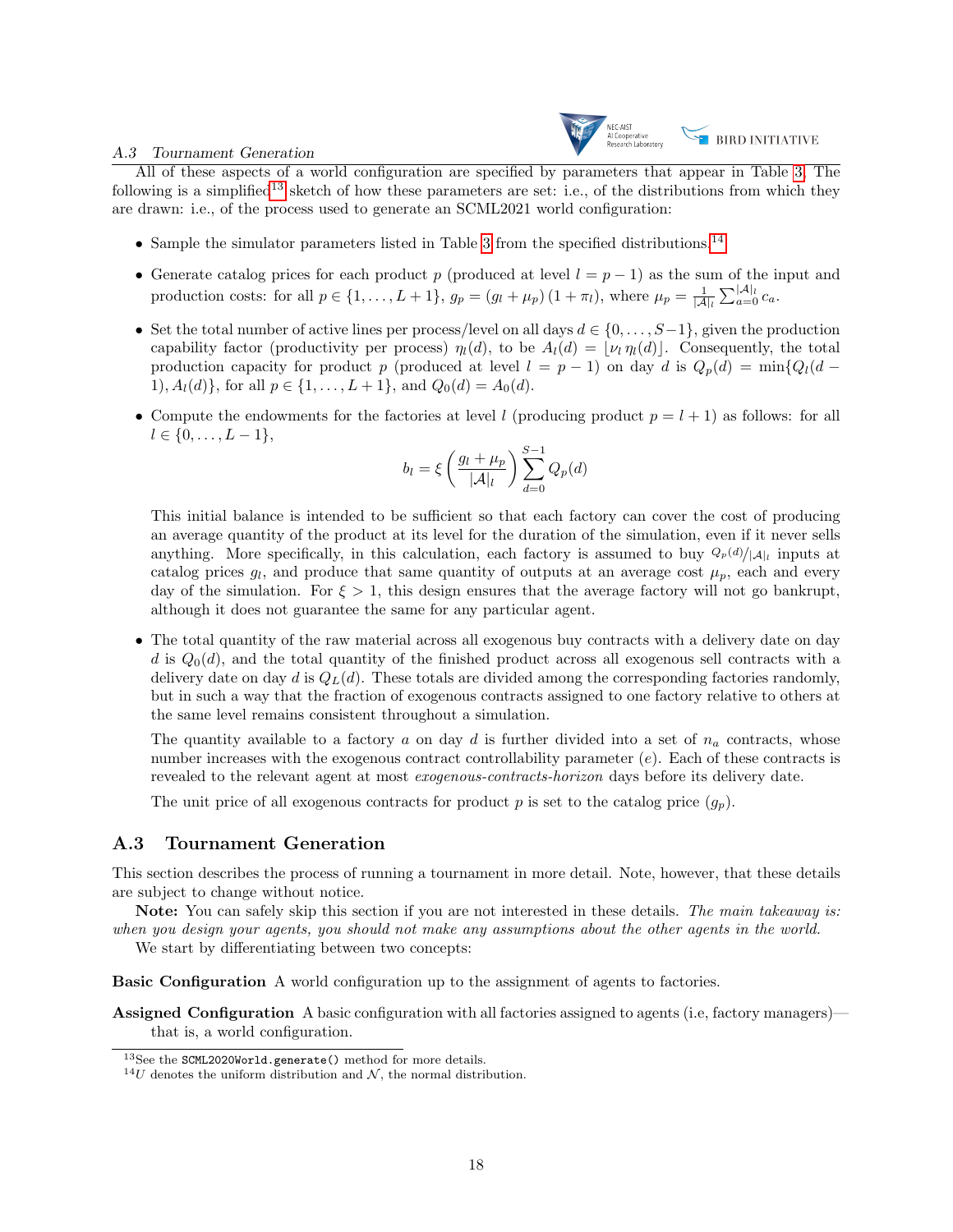#### REFERENCES



We assume a set of C competitors denoted by  $C = \{0, \ldots, C-1\}$ . In general, the number C is smaller than the number of submitted agents, as not all submitted agents will participate in all simulations. On the contrary, the tournament will be run in a round-robin fashion, with, for example,  $C = 3$ , so that only three submitted agents partake in each simulation. The remaining agents, if any, will be default agents designed by the SCML organizing committee. These default agents are designed to facilitate trade, and are included in the round robin to create a fair competition among various combinations of submitted agents.

We denote by  $A_i$  the number of copies of competitors (i.e., agents) of type  $i \in \mathcal{C}$  included in any given simulation. Note that  $A_i$  is 1 in the standard track, but exceeds 1 in the collusion track.

A basic configuration is generated as follows:

- 1. Simulation parameters are set as described in Section [6.](#page-10-2)
- 2. If this is a standard competition,  $A_i$  is set to 1; otherwise, it is a collusion competition, and  $A_i \sim U[2, 4]$ .
- 3. Draw a number of levels/processes  $L \sim U(2, 5)$ .
- 4. For each process/production level (l), draw a number of factories/agents  $|\mathcal{A}|_l \sim U(2,x)$ , where x is selected such that  $|A|_l L \geq A_i C$ .
- 5. Generate the rest of a basic configuration, given L and  $|\mathcal{A}|_l$ , as per Appendix [A.2.](#page-15-0)
- 6. Select  $A_iC$  of the factories and call them the assignable factories. Partition this set into C sets of factories,  $B_0, \ldots, B_{C-1}$ , each of cardinality  $A_i$ .

Now that we have a basic configuration and a partition of the assignable factories, we generate  $A_i$  copies of each agent type  $i$ . The factory sets in the partition are then randomly matched with the agent types: e.g., agent type i might be assigned to factory set  $B_i$ , for all agent types  $i \in \mathcal{C}$ . The result of this process is a world configuration, which is simulated until completion  $K \geq 1$  times.

The assignment of agent types to factory sets is then rotated one step (i.e., factories assigned to agent type i are assigned to agent type  $i+1 \mod C$ , and the world is simulated again with this new assignment another K times. This process is repeated  $C$  times ensuring that every agent type is assigned to every factory set in the partition, and that each such assignment is simulated K times.

Let's walk through an example to clarify this process. Assume three competing agents (i.e., agent types),  $A_0$ ,  $A_1$ , and  $A_2$ , are participating in the collusion league, so let's create three copies of each type. Now assume a world of 10 factories, distributed over three levels,  $L_0$ ,  $L_1$ , and  $L_2$ , with three factories at level 0; two at level 1; and five at level 2. We partition these 10 factories into factory sets at random. For example,  $B_0 = \{0, 3, 5\}, B_1 = \{1, 2, 9\}, \text{ and } B_2 = \{6, 7, 8\}, \text{ with one factory (4) leftover, to be assigned to }$ the organizing committee's agents. Now the first set of K simulations will assign  $B_0$  to  $A_0$ ,  $B_1$  to  $A_1$ , and  $B_2$  to  $A_2$ ; the second will rotate this assignment, so that  $B_0$  is assigned to  $A_1$ ,  $B_1$  to  $A_2$ , and  $B_2$  to  $A_0$ ; and the third will rotate this assignment again, so that  $B_0$  is assigned to  $A_2$ ,  $B_1$  to  $A_0$ , and  $B_2$  to  $A_1$ .

The number of basic configurations and the number of simulations of each assigned configuration will be determined based on available computational resources. However, as per the aforementioned process, the number of assigned configurations for each basic configuration will always be equal to the number of competitors,  $C$ . If the number of submitted agents is actually  $C$ , not 3, and the competition is run with  $M$ agent types present in each simulation, not 3, then this process will be repeated  $\binom{C}{M}$  times, for each possible choice of M agents among C competitors, leading to  $KM\binom{C}{M} = \frac{C!K}{(M-1)!(C-M)!}$  simulations for each basic configuration. [15](#page-18-1)

### References

<span id="page-18-0"></span>[1] T. Baarslag, K. Hindriks, C. Jonker, S. Kraus, and R. Lin, "The first automated negotiating agents competition (ANAC 2010)," in New Trends in agent-based complex automated negotiations, pp. 113–135, 2012.

<span id="page-18-1"></span><sup>&</sup>lt;sup>15</sup>The number of agent types per simulation  $(M)$  can range between 2 and C.